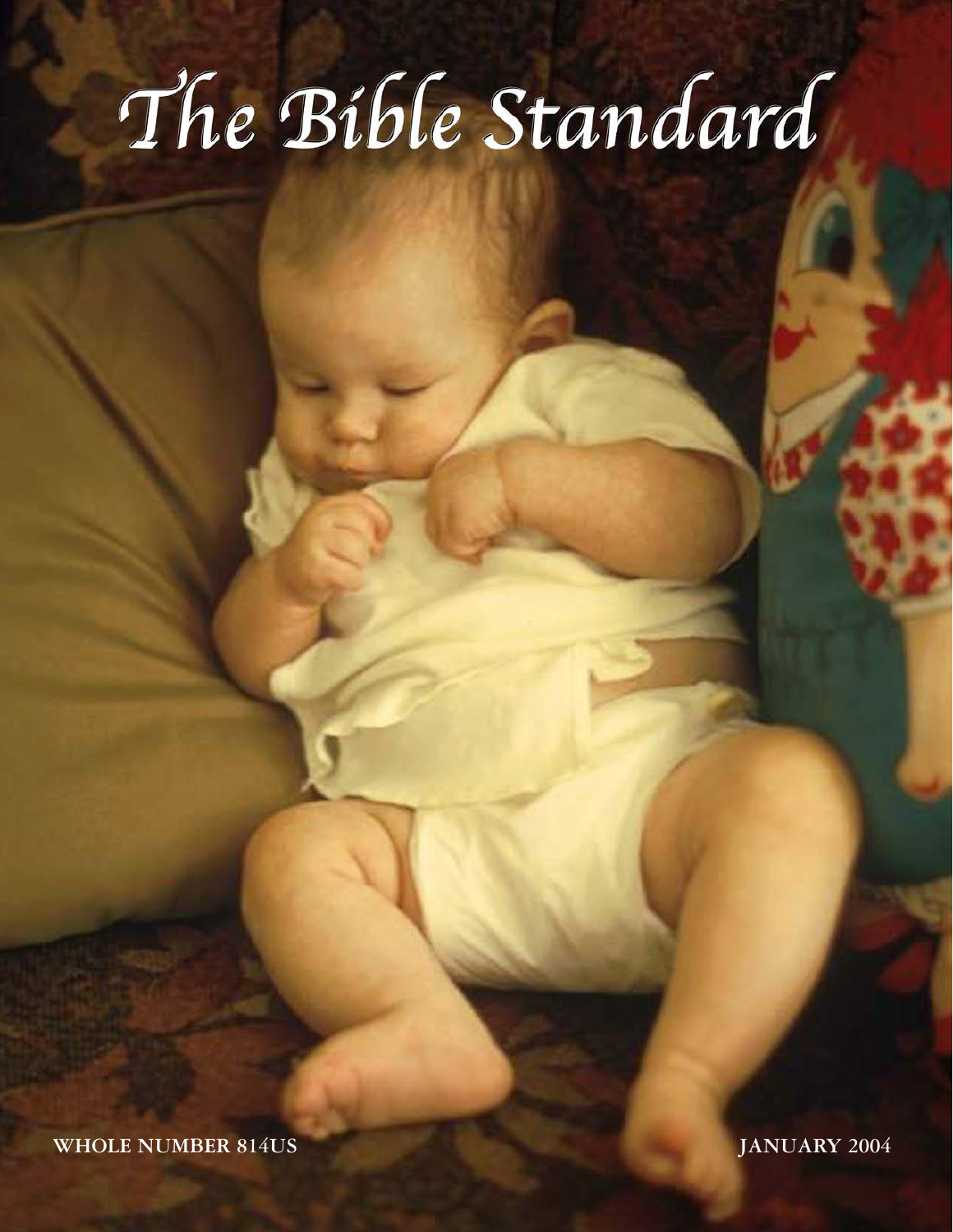# **"Thou crownest the year with thy goodness"**

PSALM 65: 11 -

**AS WE REVIEW** the leadings of Divine providence in our lives during the year that is past, let God's goodness and mercy stimulate our faith and confidence in Him as respects the incoming year.

A proper retrospect on our part must surely prompt heartfelt thanks for past blessings, and also stir us to greater trust as to the future, realizing that our deliverance is nearer than when we first believed.

# *Reflection . . .*

It is appropriate to make a personal assessment of our relationship with God at the turn of the year, and ask oneself: How do I stand, Lord? Did the past year draw me closer to you? Was I diligent in studying your Word?

Did I keep your holy will

paramount in my life? Above all, did I seek your presence as often as I should — did I commit each day to your charge, and remember to thank you for every blessing at each day's close? Is my love for you greater than a year ago? Do I love my companions in the faith more than I did a year ago? Are we closer? More understanding?



**Bells over Bethlehem**

Less critical? Have I grown more sympathetic and loving even towards those in the world, remembering that Jesus died for them all? Have I been always simple and sincere toward all?

# *... and Renewal*

Probably most of us have some cause for regret and feel we should have done better, but a new year is a new opportunity to walk in newness of life. "Be ye transformed by the renewing of your mind, that ye may prove what is that good, and acceptable, and perfect, will of God" (Rom. 12: 2).

As we wait for the establishment of the new heavens and new earth, let us resolve at the beginning of this new year to make it the best year thus far of our lives — the year of largest hopes,

**\*\*\***

of greatest endeavors and, by the Lord's grace, of largest successes in overcoming the world and its spirit, in conquering self, in glorifying God, and in blessing His people. May God bless us, one and all!

*All Scripture references are to the King James Version, unless otherwise stated.*

| "LIFT UP A STANDARD FOR THE PEOPLE" $-$ ISA, 62: 10<br>$CONTENTS$ - JANUARY 2004 |                                                                                   |                                                   |  |  |
|----------------------------------------------------------------------------------|-----------------------------------------------------------------------------------|---------------------------------------------------|--|--|
| "THOU CROWNEST THE YEAR WITH THY<br>GOODNESS" 2                                  | OF INTEREST $\ldots$ 9<br><b>BIBLE QUESTION BOX 10</b>                            | SERVANTS OF GOD AND MAN 14<br>William Wilberforce |  |  |
| Psa. 65: 11                                                                      | • Instructing the opposers<br>• Is the soul a separate entity?                    | LETTERS 15                                        |  |  |
| THE MOTTO TEXT FOR 2004 3<br><i>Phil. 2: 14</i>                                  | • Advocate or Mediator?                                                           | PUBLICATIONS 15                                   |  |  |
| JEOPARDY 8<br>Out of His great love, Jesus risked all for us.                    | LORD, EVERMORE GIVE US THIS BREAD 12<br>The Bread of Life will eternally satisfy. | ANNOUNCEMENTS Back Page                           |  |  |

The Bible Standard is published monthly by the Laymen's Home Missionary Movement, Bernard W. Hedman, General Editor; John Davis, Associate General Editor. Published regularly since December 1951. **Mailing Address:** The Bible Standard, 1156 St. Matthew's Road, Chester Springs, Pennsylvania 19425-2700, U.S.A. Postage paid at the post office in Chester Springs, Pennsylvania 19425-2700. **Web Site:** *www.biblestandard.com* **Rates:** single issue — \$2.00; by subscription (12 issues annually) — \$12.00.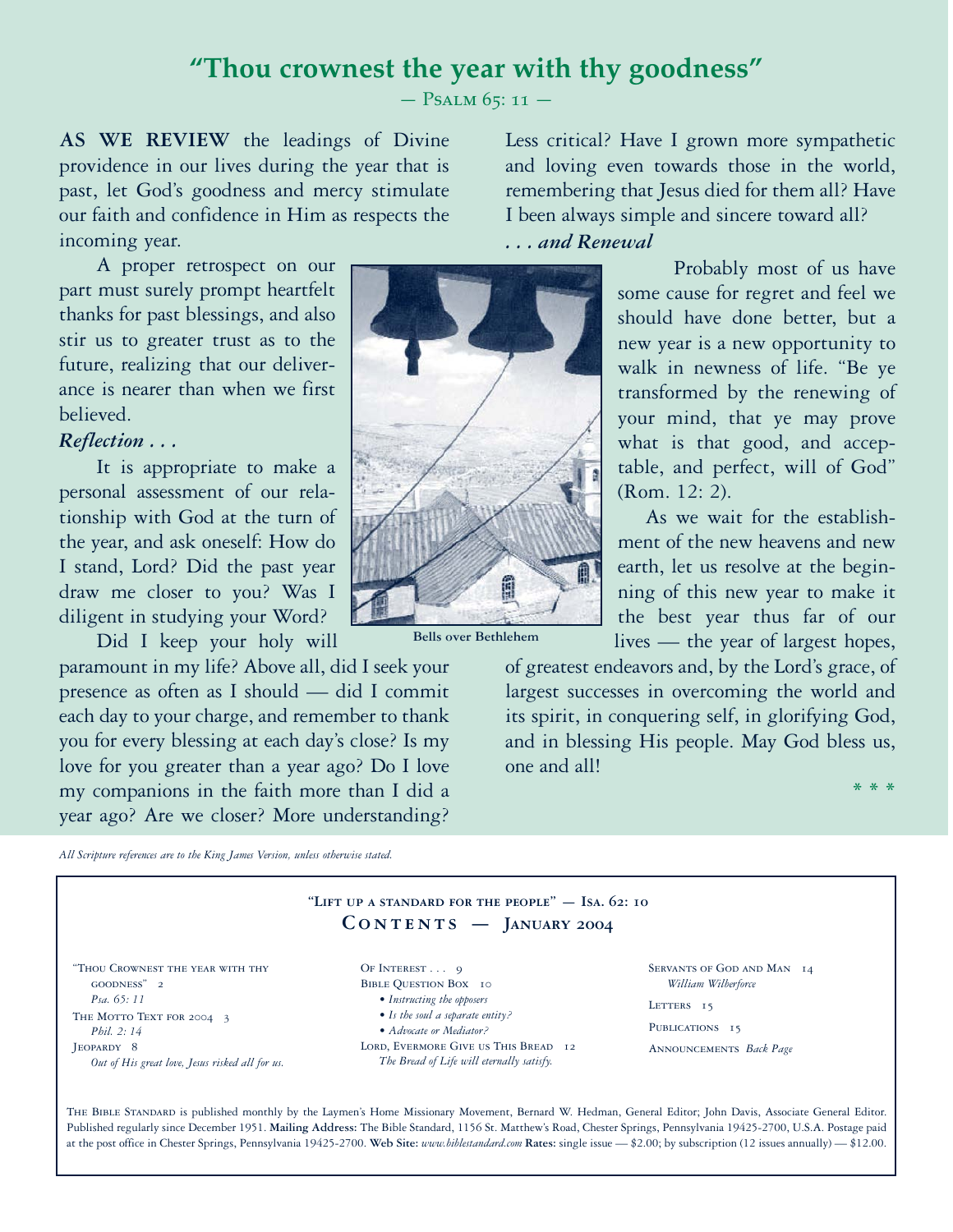# THE MOTTO TEXT FOR 2004  $-$  Philippians 2: 14  $-$ **"Do all things without murmurings and disputings"**

**THE EPISTLE TO THE PHILIPPIANS** is one of the most loving of all the church letters written by the Apostle Paul. Apparently this little community of the Lord's people loved him as fervently as he loved them, and his afflictions on their account bound their hearts to him in lasting gratitude. The letter was written while Paul was a prisoner in Rome, about A.D. 60-64, when circumstances indicated that his death was imminent.

The church at Philippi was the first one established in Europe and had a very humble beginning. Divinely guided to leave Asia and go to Macedonia (Acts 16: 6-10), Paul and Silas looked for opportunities to serve the Lord in this important city. It was not the eminent leaders that welcomed the Gospel message, but a few folk who gathered out of town by a riverside, where a prayer meeting was usually held.

### **Lydia, a godly woman**

A worshipper of God even before Paul arrived at Philippi, Lydia was one who received the Gospel of Christ gladly. Her home town was Thyatira, a city on the eastern side of the Aegean Sea, noted for the production of dyes. She had evidently moved to Philippi to make her living as a "seller of purple." The Lord opened her heart, and she and her household were baptized, forming the nucleus of the first European Christian congregation.

A strong bond of love was established during those early days between St. Paul and the brethren at Philippi. Danger always attended the missionary efforts of the Apostle and his companions, and on this first occasion he and Silas were arrested and imprisoned on trumped-up charges. On being released and required by the authorities to leave the city, they first went to Lydia's home and comforted the friends gathered there, before departing.

# **Practical help to the Apostle Paul**

The Scriptures tell of at least four occasions when this church gave not only words of sympathy and cheer, but also financial assistance to support the work of preaching the Gospel. They sent gifts while Paul ministered in Thessalonica and in Corinth. When he was a prisoner in Rome, this loving church did not forget the Apostle, and it was their messenger, Epaphroditus, who brought to him the last touching memorial of their love (Phil. 4: 18).

This dear fellow-servant had been brought "nigh unto death" for the Gospel's sake, but on his recovery the Apostle Paul sent by him to the church at Philippi the beautiful letter known to us as the Epistle to the Philippians.

"The scope of the epistle is to confirm them in the faith, to encourage them to walk as becomes the gospel of Christ, to caution them against judaizing teachers, and to express gratitude for their Christian bounty. This epistle is the only one, among those written by St. Paul, in which no censures are implied or expressed. Full commendation and confidence are in every part, and the Philippians are addressed with a peculiar affection, which every serious reader will perceive." (*Matthew Henry's Commentary*)

# **Not to the Philippians only**

Paul's loving letter to the church at Philippi might appear to be no more than the product of circumstance, intended for their blessing only. Its preservation through the centuries is indeed a testimony to the high esteem in which it was held by those early Christians. But their generosity of spirit is also seen, in that the inspiring message, penned by the divinely appointed Apostle of Christ, was cherished and shared with other churches, that its valuable instruction might be spread abroad to bring much-needed comfort and encouragement to the growing household of faith.

And when we consider further how the writings of the Apostles have been preserved from generation to generation, sometimes in the hands of those who devotedly appreciated them, but for a long time — in the "dark ages" hidden away in the sackcloth of dead languages, we recognize also the beneficent hand of Divine Providence.

#### **Paul speaks to us also**

Our circumstances are rather different from those of the early church, yet in principle Paul says to us, as to them, "I have you in my heart" (Phil. 1: 7). He lovingly exhorts us: "Now if your experience of Christ's encouragement and love means anything to you... make my best hopes for you come true! Live together in harmony, live together in love.... Never act from motives of rivalry or personal vanity, but in humility think more of each other than you do of yourselves. . . . Learn to see things from other people's point of view. Let Christ Himself be your example" (Phil. 2: 1-5, *Letters to Young Churches, J.B. Phillips*).

# **MURMURINGS<sup>1</sup>**

That the Apostle Paul should speak to the Philippian church of rivalry or personal vanity does not imply that they were guilty of such conduct. Nor does his exhortation that they should "do all things without murmurings and disputings," suggest that there was a spirit of discontent among them. Rather, they would value this counsel, followed as it was by the best of reasons for observing it: "That ye may be blameless and harmless, the sons of God, without rebuke, in the midst of a crooked and perverse nation, among whom ye shine as lights in the world" (Phil. 2: 15).

**<sup>1</sup>** Greek, *goggusmos,* denotes grumbling, grudging.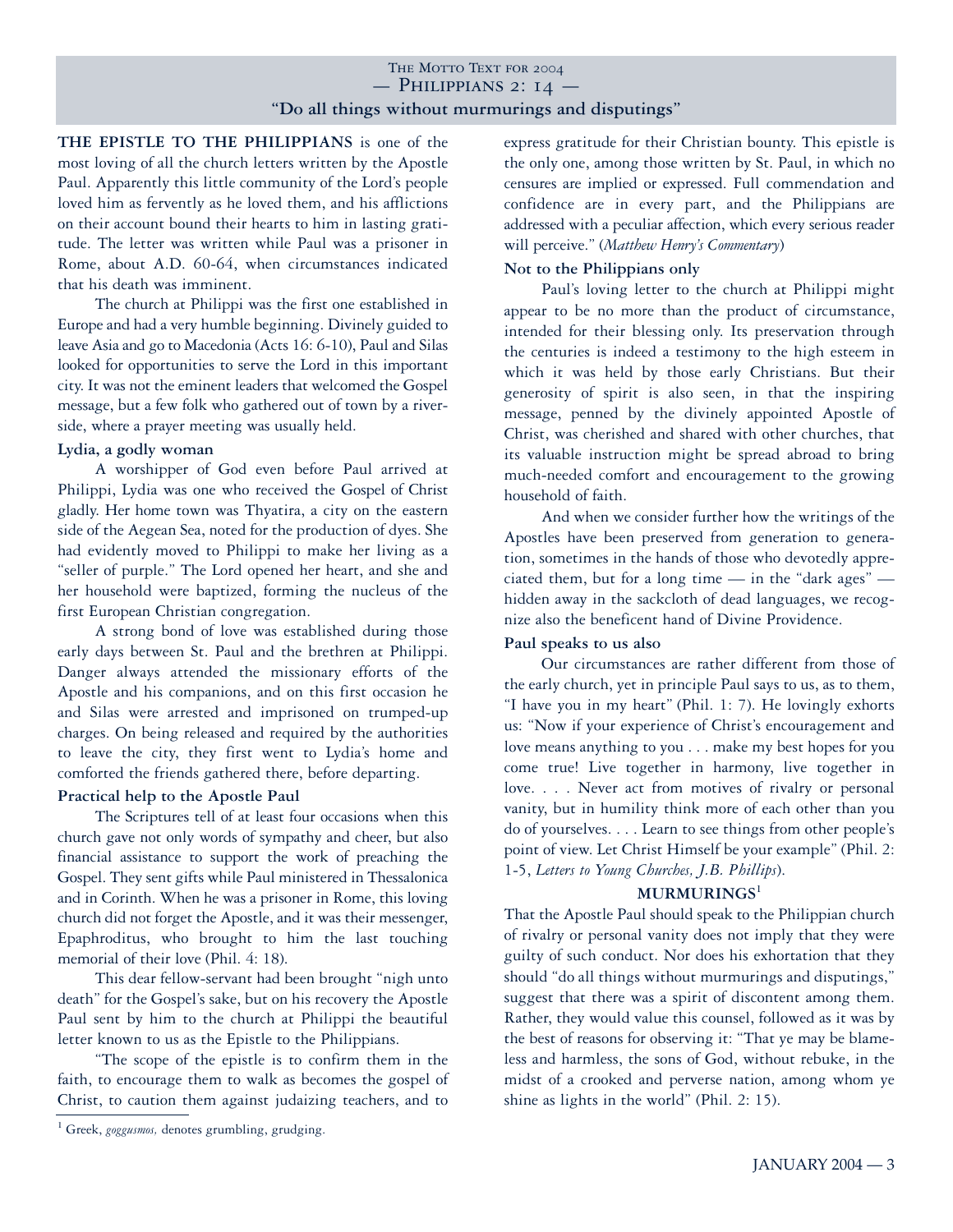Yet the danger was as real then, as it is today. Paul had firsthand experience of the tendency of his own countrymen to *murmur*. The word means to complain, to grumble, to rebel. A *murmuring* is often a continuous, low, indistinct sound, suggesting an undercurrent of discontent. It may amount to little more than a tendency to tolerate a situation with less than good grace and good cheer. Or it may be more active and vocal, as when, delivered from slavery in Egypt, the people of Israel soon grumbled resentfully at the hardships attending their new-found freedom.

#### **Murmuring against the Lord**

The people of God, who accept Him as their Guide and Leader, should never complain, and Paul reminds us that the murmuring of the Israelites on that occasion carries a lesson for us. Their complaint was on account of the manna, for which they had at first been so thankful. This divinely provided "bread from heaven" (Ex. 16: 4) had become their staple diet. It could be crushed into flour, boiled or baked, made into pancakes with a honey-like flavor and a suggestion of olive oil. Inventive and resourceful as the women might have been in varying the mannabased diet for their families, it was inevitable that many would weary of it and hanker after the "flesh pots" of Egypt.

The grumbling started among the mixed multitude who had thrown in their lot with the Israelites and come away from Egyptian oppression. "Oh, for a few bites of meat! Oh, that we had some of the delicious fish we enjoyed so much in Egypt, and the wonderful cucumbers and melons, leeks, onions and garlic! ... and day after day we have to face this manna!" (Num. 11: 5, 6, *Living Bible*). The discontent was contagious and the people of Israel allowed their minds to grow so vexed that they wept like children as they thought of what they had left behind. It was with them, as it often is with us, that "distance lends enchantment to the view." Looking backward, they forgot the trials and difficulties of their bondage in Egypt, and like peevish children allowed their fancies to affect their reason.

## **Their daily bread**

The "wilderness of wandering" was not entirely a barren desert. It was, rather, a wild, uncultivated region with extensive rocky mountainous areas, and deep valleys where water courses, varying in abundance with the changing seasons, supported the growth of herbs and shrubs, adequate to provide pasture for the flocks and herds — "very much cattle" (Ex. 12: 38) — brought from Egypt. But it was the scarcity of water and food for humankind that resulted in the Lord's miraculous provision of water from the smitten rock (Ex. 17: 6), and the constant supply of manna from heaven. And so He gave them their daily bread.

Yet, the Apostle Paul tells us, some complained — and "with many of them God was not well pleased: for they were overthrown in the wilderness" (1 Cor. 10: 5, 10). He describes their experience of 40 years wandering as "the provocation, the day of temptation in the wilderness," the Lord saying: "I was grieved with that generation, . . . They . . . err in their heart; and they have not known my ways. ... They shall not enter into my rest" (Heb. 3: 8, 10, 11).

# **WHAT IS DISCONTENT?1**

Many of us may have in our natural dispositions a tendency to grumble, to complain, to repine — to be *discontented*. Appalling thought! That we, of all people, who have been carried so carefully through the wilderness of this present evil world, attended by the daily providences of our loving Lord — that we should *murmur* must surely grieve Him!

Of course there are times when we chafe at life's adversities, perhaps failing to remember that "all things work together for good to them that love God" (Rom. 8: 28). Our discontent may be little more than an occasional spell of low

### **THE MANNA**

Heb. *man-hu*, "What is that?" — the name given by the Israelites to the food miraculously supplied to them during their wanderings in the wilderness (Ex. 16: 15-35). The name is commonly taken as derived from *man*, an expression of surprise, "What is it?" but more probably it is derived from *manan*, meaning "to allot," and hence denoting an "allotment" or a "gift." This gift from God is described as "a small round thing," like the "hoar-frost on the ground," and "like coriander seed," "of the colour of bdellium," and in taste "like wafers made with honey." It was capable of being baked and boiled, ground in mills, or beaten in a mortar (Ex. 16: 23; Num. 11: 7).

If any was kept over till the following morning, it became corrupt with worms; but as on the Sabbath none fell, on the preceding day a double portion was given, and that could be kept over to supply the wants of the Sabbath without becoming corrupt. Directions concerning the gathering of it are fully given (Ex. 16: 16-18, 33; Deut. 8: 3, 16). It fell for the first time after the eighth encampment in the desert of Sin, and was daily furnished, except on the Sabbath, for all the years of the wanderings, till they encamped at Gilgal, after crossing the Jordan, when it suddenly ceased, and where they "did eat of the old corn of the land; neither had the children of Israel manna any more" (Josh. 5: 12).

This manna was evidently altogether a miraculous gift, wholly different from any natural product with which we are acquainted, and which bears this name. The manna of European commerce comes chiefly from Calabria and Sicily. It drops from the twigs of a species of ash during the months of June and July. At night it is fluid and resembles dew, but in the morning it begins to harden. The manna of the Sinaitic peninsula is an exudation from the "manna-tamarisk" tree (*Tamarix mannifera*), the *el-tarfah* of the Arabs. This tree is found at the present day in certain well-watered valleys in the peninsula of Sinai.

The manna with which the people of Israel were fed for forty years differs in many particulars from all these natural products. Our Lord refers to the manna when he calls Himself the "true bread from heaven" (John 6: 31-35; 48-51). — *Easton's Bible Dictionary*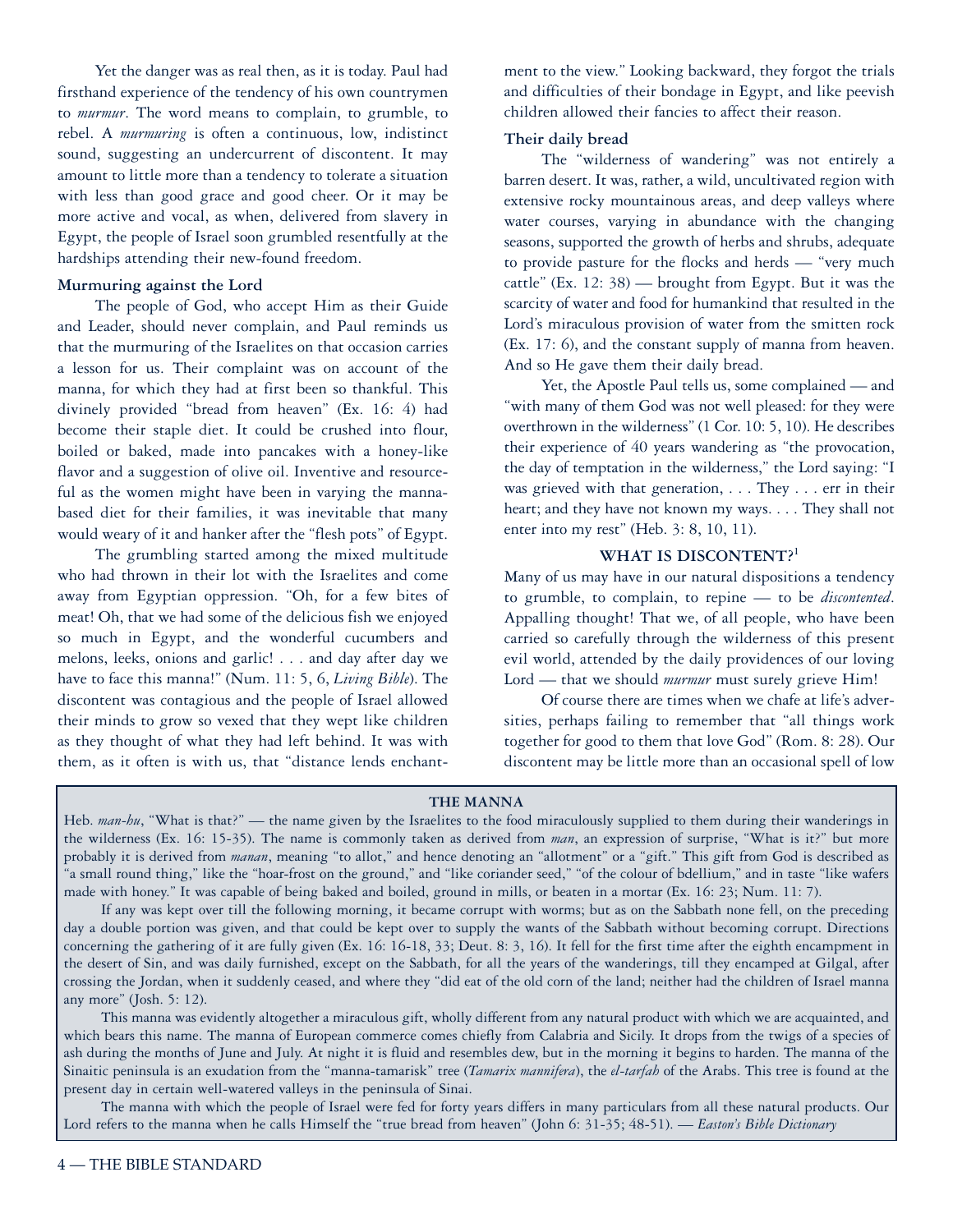spirits, possibly born of boredom, anxiety, or feelings of inadequacy, and often resulting from an awareness of our own faults and failings.

Even the saintly Paul was afflicted. "The good that I would, I do not: but the evil which I would not, that I do. . . . O wretched man that I am!" (Rom. 7: 19, 24). Yet this kind of dissatisfaction may have a salutary effect, in spurring us to greater efforts to overcome character defects. Certainly Paul, near the end of his life, could say with assurance: "I have fought a good fight, I have finished my course, I have kept the faith: Henceforth there is laid up for me a crown of righteousness, which the Lord, the righteous judge, shall give me at that day" (2 Tim. 4: 7, 8).

And as an understanding parent comforts a fretful child, so our loving Heavenly Father forgives our human failings and restores our reason. With the psalmist, we can say: "I was brought low, and he helped me. Return unto thy rest, O my soul; for the LORD hath dealt bountifully with thee" (Psa. 116: 6, 7).

He helped me! God is ever merciful to forgive our lapses through human weakness, and lifts us up out of our despondency, if we only allow Him to do so.

#### **The dangers of becoming a malcontent**

Persisted in, however, the spirit of discontent must be regarded as a serious character fault, totally unbecoming to any who consider themselves to be followers of the Lord Jesus. It is a *dangerous condition* which abuses the goodness of God and threatens its possessor's eternal destiny: "They shall not enter into my rest."

*Murmuring* — whether audibly, or in the secret thoughts of the heart, is an unmistakable indication that all is not well with us in our relationship to our Lord and Savior, and to our brethren in the faith. What are the implications?

• If we are dissatisfied with what we have, we are telling the Lord — Who reads our hearts — that we are ungrateful for His provision for our needs. Are we questioning His goodness? Are we doubting His wisdom? Are we *grieving* Him, as He was grieved with that generation in the wilderness? Can it be that — without realizing it — we are hurting our loving Heavenly Father**?**

• The person with a perpetual gripe is usually quite vocal about it, although the simmering-under-the-surface kind of discontent is also sensed by others. There is often an element of accusation in such an attitude, as if to say: Why are *you* so favored? Why does God smile on you but let me suffer? Others are thus made to feel guilty about their own good fortune and happiness, and it is painful to them. Such an atmosphere can ruin family harmony, destroy friendships, and disturb the blessed peace of Christian fellowship within a congregation of the Lord's people. They are all hurt.

• Discontentment hurts *ourselves*, if we harbor it. Our complaint may relate to material things. Are we being tested as to the genuineness of our consecration to sacrifice

earthly interests and give our all to God's will? Or perhaps it is our situation as to family, work colleagues, neighbors, that we find too irksome? Or maybe there are privileges of service we covet, but which are denied us, and we are aggrieved, we complain. Having acquired a reputation as a *malcontent*, we alienate even our Christian friends, and find ourselves lonely. Worst of all, we lose that rest of heart and mind that is the inheritance of God's faithful people (Heb. 3: 18). If we are chronically discontented, then by our own ingratitude we too are deeply hurt.

Little wonder that the Apostle Paul, having the Philippian brethren in his heart, desired their continued peace and harmony, and thought it not unwise to exhort them to "Do all things without murmurings."

And our Lord Jesus assuredly has us in His heart: "As the Father hath loved me, so have I loved you. . . . I command you, that ye love one another" (John 15: 9, 17). Like our Lord, we are to be peacemakers, keeping "the unity of the Spirit in the bond of peace" (Eph. 4: 3). Doing all things without murmuring, we shall find "How good and how pleasant it is for brethren to dwell together in unity" (Psa. 133: 1).

#### **CONTENT— BUT NOT COMPLACENT**

There is a sense in which it might be argued that the Lord's people should not be *too contented* with present conditions. *The American Heritage Dictionary* defines discontent as:

(a) Absence of contentment; dissatisfaction.

(b) A restless longing for better circumstances.

The grumbling kind of discontent or dissatisfaction we have described above. But the restless longing for better things is an inherent feature of the Christian hope. It is no idle dream. It is no Utopian fantasy quite impossible of realization. How often have the Lord's people been mocked for preaching "pie in the sky" — accused of unrealistically clinging to an illusory promise of some future good!

*Utopia* was the title of the book by Sir Thomas More (1516) that described an imaginary island representing the perfect society. Its literal meaning from the Greek is *no place*.

Conversely, the Scriptures teach that *every plac*e — the whole earth — shall be "filled with the knowledge of the glory of the LORD, as the waters cover the sea" (Psa. 72: 19; Hab. 2: 14). Peter echoes the declaration of God's intention given through the prophet Isaiah (65: 17), and says that "we, according to his promise, look for new heavens and a new earth, wherein dwelleth righteousness" (2 Pet. 3: 13).

This will be the perfect society. It is indeed visionary, but it is founded on the sure Word of the Lord, and the establishment of such conditions has been the substance of our prayers from generation to generation: "Thy kingdom come. Thy will be done in earth, as it is in heaven" (Matt. 6: 10).

The Apostle Paul also extends the vision to include heaven: "Blessed be the God and Father of our Lord Jesus Christ, who... hath purposed... that in the dispensation of the fulness of times he might gather together in one all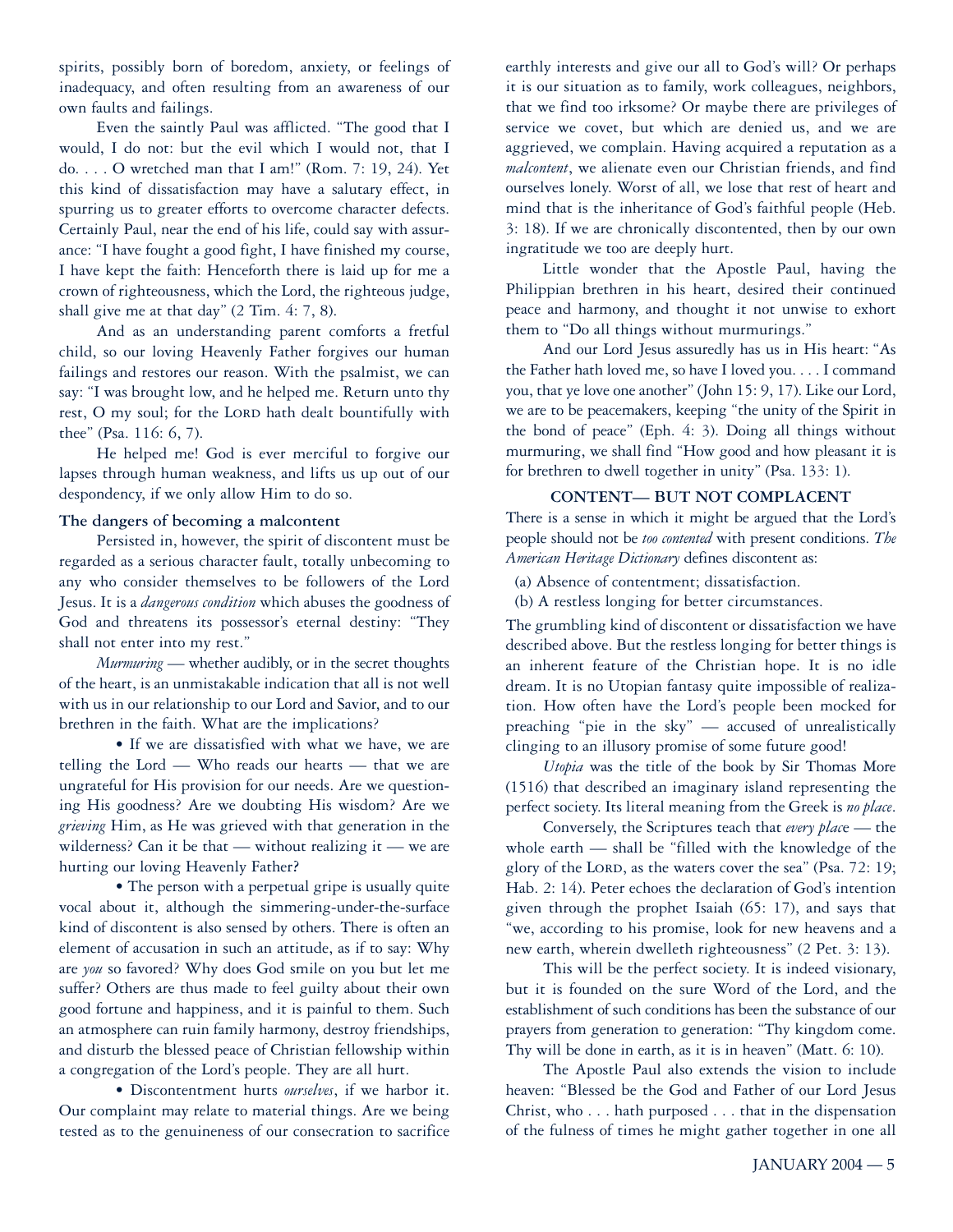*These things shall be: a loftier race Than e'er the world hath known shall rise, With flame of freedom in their souls And light of knowledge in their eyes.*

*Nation with nation, land with land, Unarmed shall live as comrades free; In every heart and brain shall throb The pulse of one fraternity.* JOHN ADDINGTON SYMONDS, 1840-1893

things in Christ, both which are in heaven, and which are on earth; even in him" (Eph. 1: 3, 9, 10).

#### **Israel's experiences were our examples**

Writing to the church at Corinth, Paul recounts the events of Israel's 40 years in the wilderness, and tells us that these things were our examples. They prefigured the experiences of a world of mankind that would lose its way, lose hope, and lose life, until God would send a deliverer to lead them to their place of eternal rest and happiness.

The rebellious generation that died in the wilderness, never seeing the promised land, were succeeded by a somewhat humbler people who, under the leadership of Joshua, took possession of their rightful inheritance. The progress of Israel from conditions of slavery to the status of full nationhood, while divinely ordained, owed much to the vision of the few among them who trusted in the promises of God, desired their freedom and their dignity, and stirred themselves to respond to His leadings.

This is an example of a quite proper dissatisfaction with servitude to sin and all its oppressive task-masters. It reveals the latent — or not so latent — nobility in some of humankind, that desires to stem the tide of degradation and lift the human race to a better relationship with their Creator and with one another. Such men and women cannot but be discontented with evil conditions, and they see in our Lord Jesus the Deliverer — a greater than Joshua — to show us the way.

# **From discontent to achievement**

Thomas Edison said: "Restlessness is discontent, and discontent is the first necessity of progress. Show me a thoroughly satisfied man and I will show you a failure." It was Oscar Wilde's opinion also that "Discontent is the first step in the progress of a man or a nation."

The spirit of this present age is the spirit of restlessness, which, taken to extremes, can blind one to the joys of life — mercifully, still to be found — and destroy peace of mind. Yet that restless longing which desires better things is a spur to activity, and history records the efforts and the achievements of many noble characters whose discontent with prevailing poverty, oppression, and injustice, has brought relief to their fellow men and women.

Such discontent may arise purely out of humanitarian motives, or it may be based on Scriptural ideals of love for one's neighbor. It has nothing in it of peevish complaint, but is a genuine urge to rise above the conditions of this "present evil world" and a willingness to strive to that end.

# **DISPUTINGS2**

The Scriptures record occasions when the disciples "disputed" in the sense of contending for the faith. Stephen entered into discussion with men of certain Jewish sects, "and they were not able to resist the wisdom and the spirit by which he spake" (Acts 6: 9, 10). So they put him to death.

Paul disputed — reasoned — with the many philosophers, students, and others who gathered daily in the market place at Athens. They gave him a hearing for a while, but his witness as to the resurrection of the dead was more than they could swallow, and eventually he left them to their false theories and fancies. But Paul's ministry there was not without fruit, and a nucleus of believers was founded in that great city (Acts 17: 17–34).

At Ephesus, the Apostle Paul spent three months *reasoning and persuading* — disputing — in the synagogue. When fierce opposition put a stop to this witness, Paul withdrew, taking many believers with him, and they continued their debating at a schoolroom made available by one named Tyrannus (Acts 19: 8, 9). *Disputation* is defined in *The American Heritage Dictionary* as:

"debate; an academic exercise consisting of

a formal debate or an oral defense of a thesis."

As we have seen, it is somewhat along these lines that disputing is proper for the Lord's people. It is a means of earnestly contending for the faith once delivered to the saints (Jude 3).

## **Contentious argument**

In the modern world a dispute is generally understood to be a disagreement or a quarrel, as between workers and their employers, or concerning boundaries, property rights, racist problems, and a multitude of other grievances.

The exhortation to do all things without disputings evidently warns against permitting a disagreeable, quarrelsome spirit to arise among the Christian congregation. Even the most well developed of the Lord's people can find themselves, almost unawares, over-zealous in clinging to some privilege or status, contentious in defending some point of view, and unwilling to resolve differences by the process of godly reason.

Our Lord Jesus Himself had occasion to administer a gentle rebuke to the disciples. When in Capernaum He asked them, "What was it that ye disputed among yourselves by the way? But they held their peace: for... they

**<sup>2</sup>** Greek, *dialogismos,* denotes discussion, debate, dispute.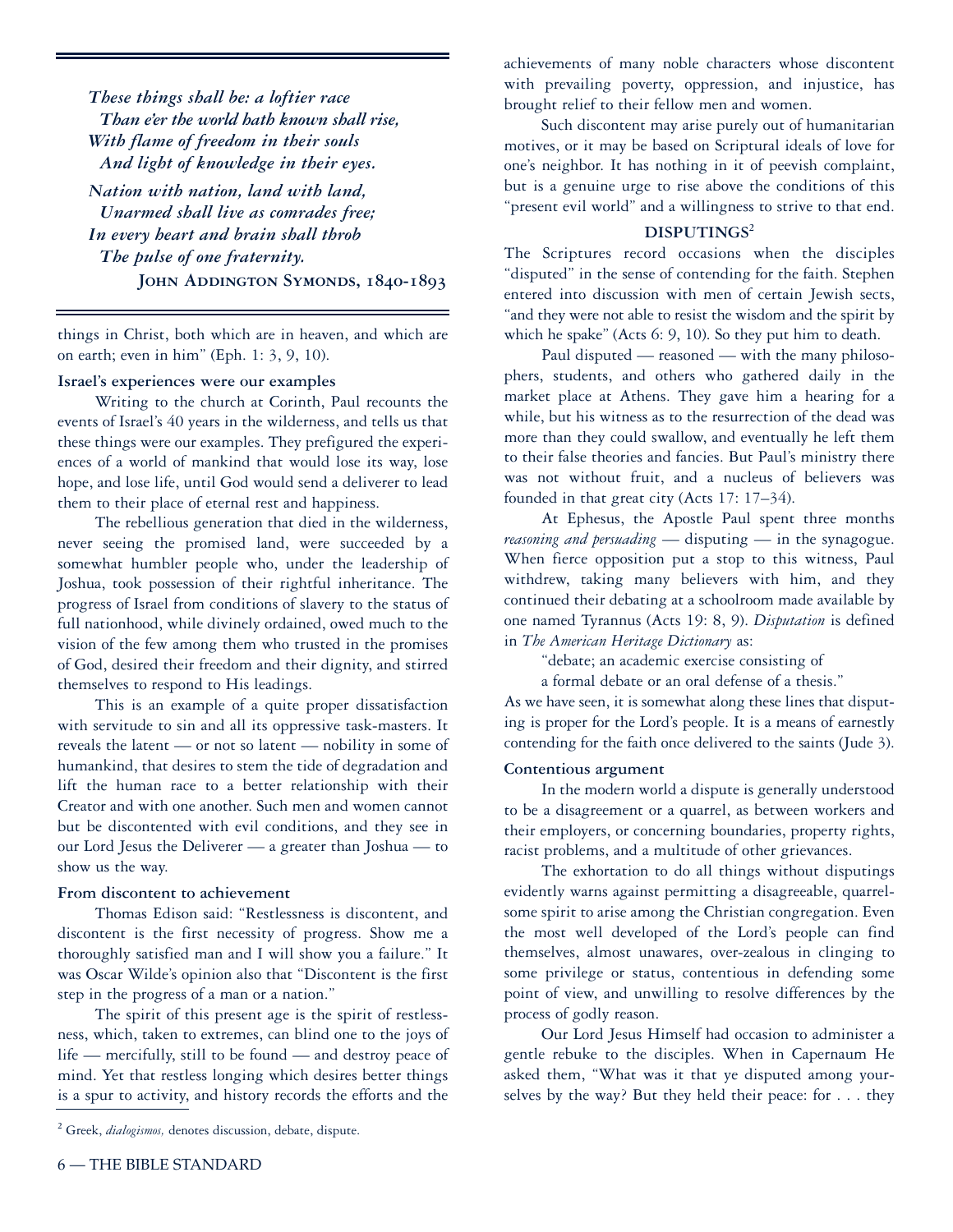had disputed among themselves, who should be the greatest" (Mark 9: 33, 34).

Of course He was quite aware of their argument, and impressed upon them that anyone wishing to be the greatest must be the least — the servant of all. Illustrating His lesson, He took a young child in His arms and explained that whoever humbled himself and became as a little child, would be the greatest in the kingdom of heaven.

# **Privileges of service**

It was natural, humanly speaking, that those who had forsaken their earthly careers and parted from family and friends to follow the Master, should wish for some assurance as to their future reward. And it was not surprising if they betrayed at times a trace of proprietorial protectiveness, as when they found a stranger casting out demons in Jesus' name, and forbad him (Mark 9: 37-40). Again, the Master put the matter in the proper perspective and showed a breadth of love and generosity that would take His disciples a lifetime to develop.

Many centuries earlier, Moses had occasion to teach a similar lesson. It was reported to him that of the 70 elders appointed to relieve him of some of the burden of his work, all of whom received the Lord's spirit to guide them, two were apparently prophesying independently in the camp of Israel. Urged by Joshua, then a young man, to forbid them, Moses' reaction was unexpected: "Enviest thou for my sake? would God that all the LORD'S people were prophets, and that the LORD would put his spirit upon them!" (Num.  $11: 24-29$ ).

There is a lesson here for us also. While the Christian message has been variously interpreted through the centuries and still goes out in all its simplicity and in all its complexity to a largely unheeding world, none of us has any proprietary right in preaching the Gospel. If we should consider our understanding as being more complete, more reasoned and enlightened, it is not our prerogative to assume any superiority over the ministry of others who bring men and women to Christ, who bring practical and spiritual comfort to others, and who lay down their own lives in the service of the Savior.

#### *DO* **ALL THINGS...**

The church at Philippi did not neglect their privileges of serving the Lord's cause, either directly, or by supporting Paul and other prominent ministers with prayer, hospitality, and money. Such was the bond of love between them, that they would hunger for news of Paul, and take great comfort from his words of commendation and exhortation. *Do all things* — be diligent, be watchful, not idle Christians, content to leave the labor to others, but earnestly working together in peace and harmony for the common cause.

With such generosity of spirit, our Philippian brethren would not begrudge our sharing in their joy, taking to ourselves the Apostle's wise counsel, and making it our special concern for the year ahead.

#### **The Way Forward**

An ungrateful, complaining heart manifests itself in a spirit of altercation. Such a disposition damages our relationship with God and our fellows. Conversely, our gratitude to God and a happy resignation to His will and pleasure at His dealings with us, overflows into all of our relationships. We will be kinder, more merciful, more generous, and less contentious with our brethren as a result. Here, then, is a formula we can use for the coming year. Let us strengthen our resolve along these lines.

"Do all things without murmurings and disputings: that ye may be blameless ... without rebuke, in the midst of a crooked and perverse nation, among whom ye shine as lights in the world; For it is God which worketh in you both to will and to do of his good pleasure" (Phil. 2: 14, 15, 13).

\* \* \*

*The hymn for the year is 324 in* Hymns of the Millennial Dawn, *"When all thy mercies, O my God, My rising soul surveys."*



- **1.** When all thy mercies, O my God, My rising soul surveys, Transported with the view I'm lost In wonder, love and praise.
- **2.** O, how can words with equal warmth The gratitude declare That glows within my inmost heart? But thou canst read it there.
- **3.** Through all eternity, to thee A grateful song I'll raise. And my eternal joy shall be To herald wide thy praise.

*— Joseph Addison (1672-1719)*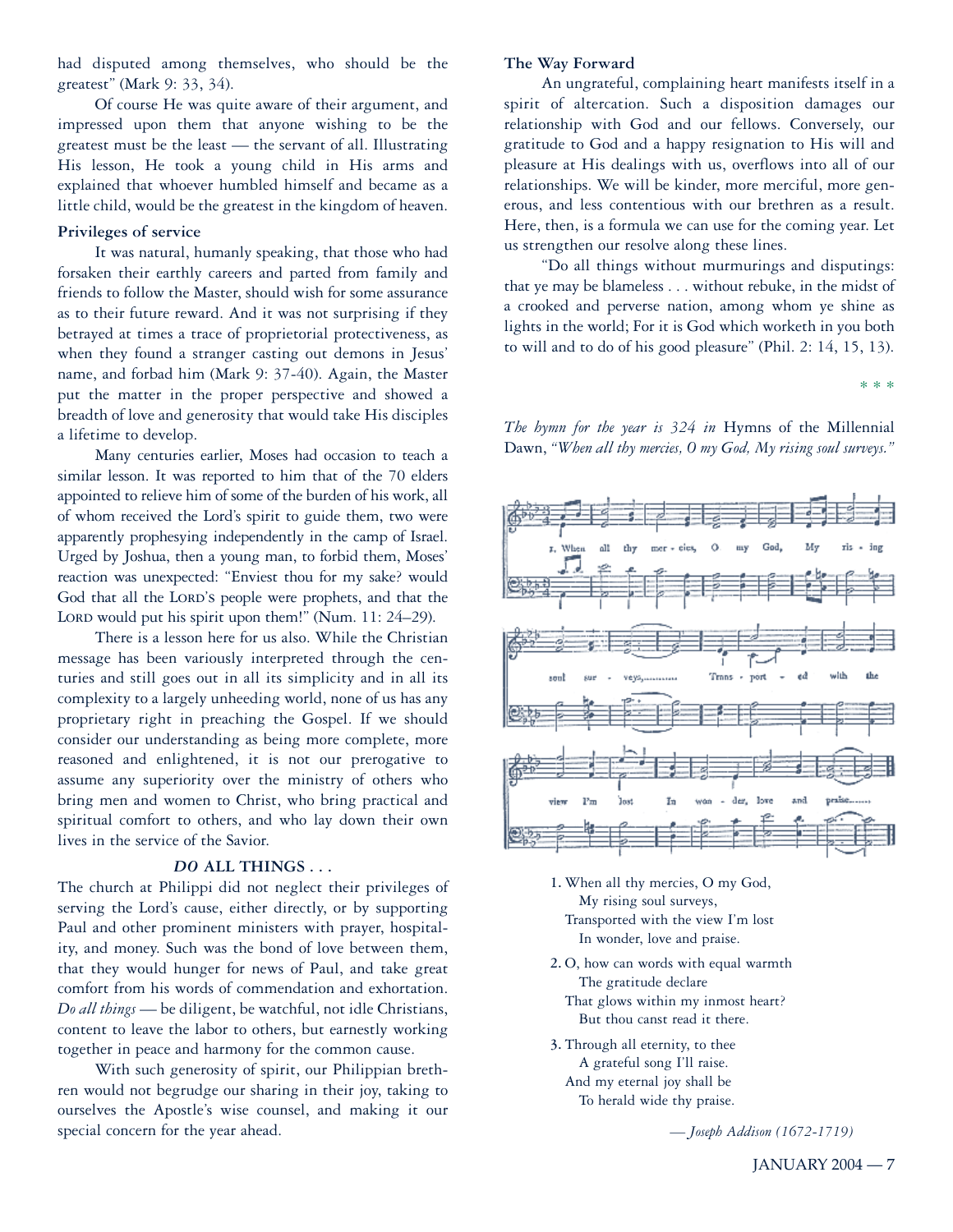# **Jeopardy**

**THE YEAR THAT HAS JUST CLOSED** saw the anniversary of the achievements by three important risktakers whose bravery shaped the face of the modern world.

Sir George Cayley (1773-1857) and the Wright Brothers, Wilbur (1867-1912) and Orville (1871-1948), who made it possible for man to fulfill his ancient dream of flight. Cayley, now regarded as "the father of flight," developed the first fixed-wing aircraft, a glider, in 1853. However, it was his unwilling coachman who became airborne in Cayley's glider. After the brief but anxious flight

over Brompton Dale, Yorkshire, he is reported to have said, "Please, Sir George, I wish to give notice. I was hired to drive and not to fly."

The industrious Wright Brothers, sons of a bishop, studied Cayley's theories, and after several years of experimentation added a 12 horse-power engine to their airframe and in 1903 flew a distance of 120 feet.

We tip our hats to the trailblazers of all sorts — the climbers of mountains, the explor-

ers of oceans, the innovators of new technologies — those whose determination in the face of dangers and difficulties has opened up grand and new horizons. We owe much that is interesting, useful, and pleasant in this world of ours to their efforts.

#### **"Nothing ventured, nothing gained"**

This old adage speaks to the risk-taker in all of us. But in practice, for most of us, peace and safety is the order of the day. Unlike the sturdy adventurer, we do not enthusiastically put ourselves in harm's way. We prefer to play it safe, to get our excitement vicariously by watching others take chances. And yet the tales of these bold pioneers hold great fascination for us — of such individuals are legends made. Triumph over adversity — any story worth reading must contain conflict, the hero or heroine up against great danger, chased by the possibility of defeat in death. It is this sort of tension which makes for a gripping read, and is the component of all great novels and worthwhile biographies.

### **The Hero of Heroes**

But no one ventured more or *risked* more than Christ Jesus. Leaving the security of His heavenly home He divested Himself of His glorious creative powers, and the happy fellowship of His Father, and took on human nature.

The certainty of the fulfillment of Bible prophecy can obscure the uncertainties which present themselves before the fulfillment occurs. That Jesus was in prophecy assured a victorious outcome did not by any means lessen the jeopardy He was in during His ministry.

The doctrine of the Divinity of Christ while on earth obscures this fact. If Jesus were God — the Second Person of the Godhead — there would, of course, be no risk at all in the undertaking. In such a case He could not help but be victorious. And His suffering and dying would be only an elaborate drama — a mere fiction. But in the light of Scripture we may safely assume that His victory was *not* assured, and that there was the real and present danger that

# He might... *fail.*

# **Hazards for the Son of Man**

Jesus while on earth was not allpowerful or all-knowing. He was not invincible nor immune to pain and suffering. Nor was He free from the fear that He might disappoint His Heavenly Father and lose His life.

In order to be a ransom-

sacrifice for Adam and all the human family which sprang from Adam, Jesus not only had to be a perfect man, He had to *live* perfectly. Additionally, as a Jew He had to comply with the Mosaic Law. He bore the prospect of the cross with steady joy, so fully immersed in God's will was He. And He rejoiced at the prospect of returning to fellowship with the Father in Heaven when His mission was accomplished. But there was much for Him to do before that could be realized.

The possibility of failure was too awful to contemplate. And yet He must taste of the bitterest dregs of sorrow before being adjudged worthy of the office of Savior. He confronted the horrifying prospect of failure in the Garden of Gethsemane when He gave way to doubt, and questioned His own faithfulness. In His anxiety He sweated blood. It was not the fear of the suffering which gripped Him, but the trepidation that He might fail to maintain His integrity through the experience, and spoil His sacrifice. Heb. 5: 7 tells us that He was heard in His fear, and God sent an angel to reassure Him.

We may . . . adore him with silence whose grief had nothing in common in it to that of other men, and is not to be estimated according to the measures of human miseries. It was 'a weight of wo, more than whole worlds could bear.'

— Adam Clarke, Commentary on Heb. 5: 7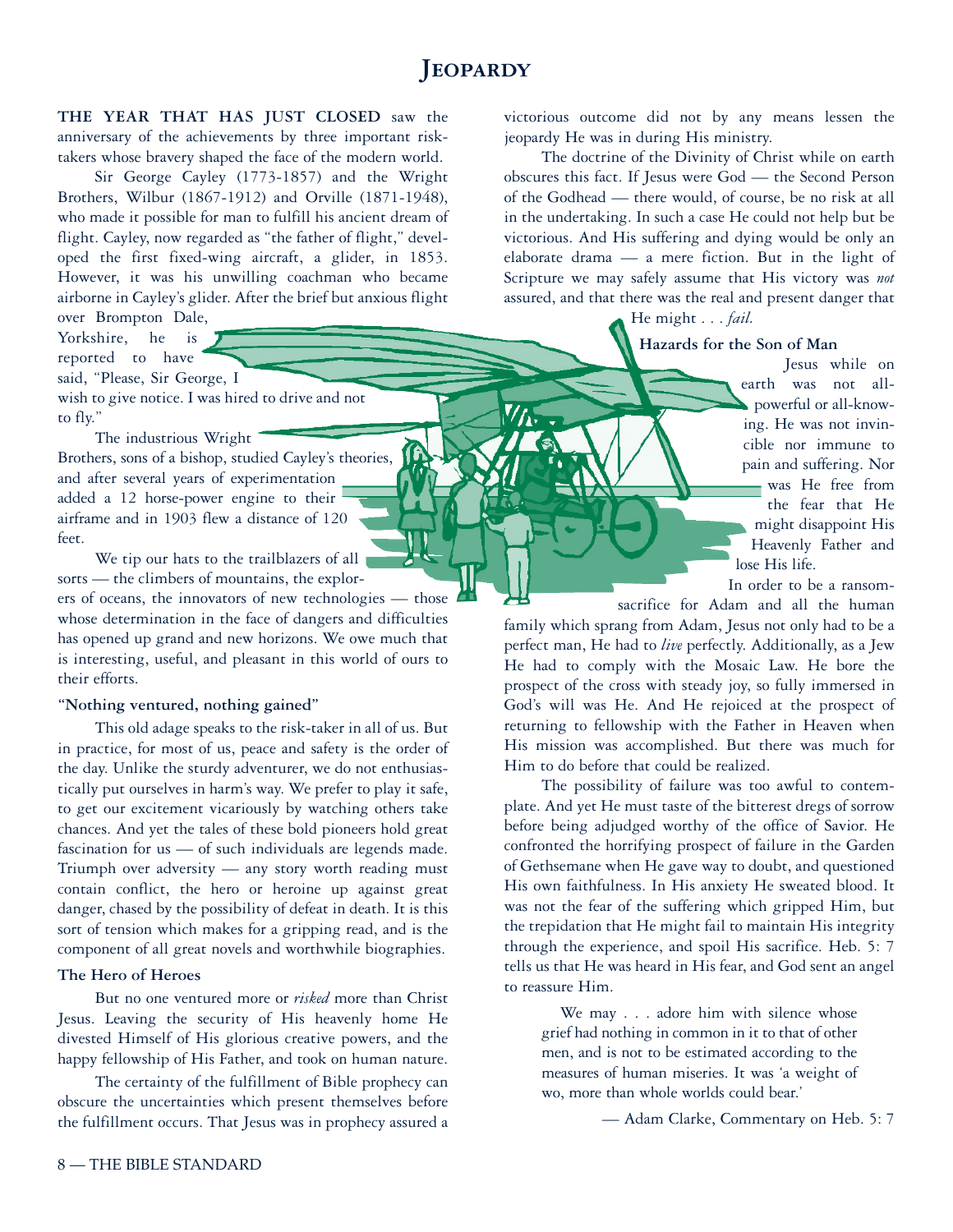#### **Learning Obedience**

Verse 8 of the same chapter reads: Though he were a Son, yet learned he obedience by the things which he suffered.

Here we see the necessity of Christ's sufferings — that if He would be the Savior of all, He must be an understanding and compassionate Savior (Heb. 2: 17). It is evidently in God's scheme of things that character must be developed and faithfulness demonstrated by courage under pressure. In this Christ was victorious and was elevated to the royal right hand of His Heavenly Father.

#### **How Much Are You Willing to Risk?**

What hardship would we be prepared to endure for the Master's cause? Would we, as the hymn says, "blush to speak his name"? Do we hide our Christian testimony to avoid ridicule or persecution? Do we fear being seen as "too religious" or fanatical?

In this world in which Christian standards are being swept aside and relegated to the margins of society, it is especially important that we hold fast our integrity and uphold the principles and teachings of the Scriptures. Few of us will be persecuted as in olden days, but we may be called upon to resist or denounce ungodly conversation or behavior in our local sphere of influence, wherever that may be — in the workplace, in our community, and, yes, even in our family.

The heart of the Christian should be as the heart of Christ Himself: dedicated to the will of the Heavenly Father and joyful in the privilege of being accepted as His own, of being His children.

We may never hear our name called among the ranks of the great and accomplished and the brave of this world. But we have a living Savior Who suffered and died and rose that we might have peace with God now and the promise of eternal life to come. We have the One who hazarded all for us. Let us be diligent in repaying Him with our little all.

# **of interest . . .**

**The Anglican Church in Southeast Asia** has announced that it will suspend ties with its sister church in the United States following its appointment of the first openly homosexual bishop.

Last month, the Primates of the Global South, the leaders of an estimated fifty million Anglicans in the developing world, issued a statement deploring the appointment. But the Anglican province of Southeast Asia, which is known for its conservative outlook, has now gone further.

Church leaders from Malaysia, Singapore, Thailand, Indonesia, Cambodia, Vietnam, Laos, and Nepal voted unanimously for the suspension of ties at a special meeting in Malaysia last month. The leader of the province, Archbishop Yong Ping Chung, says same sex unions are against nature, Biblical teaching, and church doctrine. He says Anglicans in Southeast Asia will remain in fellowship with those in the United States who oppose Bishop Robinson's appointment, but official links with Episcopalian churches in America will be broken until the bishop is either removed from office or steps down.

— *British Broadcasting Corporation*

**\* \* \***

**The Catholic Church** commissioned its first survey on sexual child abuse among its own. Having taken two years to complete, its findings are found in a 332-page report entitled *Time to Listen*. Nearly 1,300 people were interviewed, all from the Irish Republic, including seven abuse victims and eight clergymen convicted of sexual abuse crimes. More than 75% felt that the Church has not dealt properly with the sexual abuse issue. 72% said they believed priests had been unfairly judged, but public satisfaction with the Church as an institution stood at just 44%.

The report says that 3% of convicted sex abuse offenders in Ireland are clerics and that most abuse is carried out within the home. However, victims' groups believe the incidence of abuse carried out by priests is higher. The report also found that the Church's response often lacked compassion, and legal concerns had taken priority over pastoral care. A number of bishops admitted that anxiety about the scandal which might ensue sometimes took precedence over compassion when abuse cases were reported to them.

One of the report's authors, Helen Goode, said a standardized approach, such as a code of conduct, was needed to deal with any complaints of abuse. She also said it was important that all clergy have some management training in relation to dealing with complaints.

— *British Broadcasting Corporation*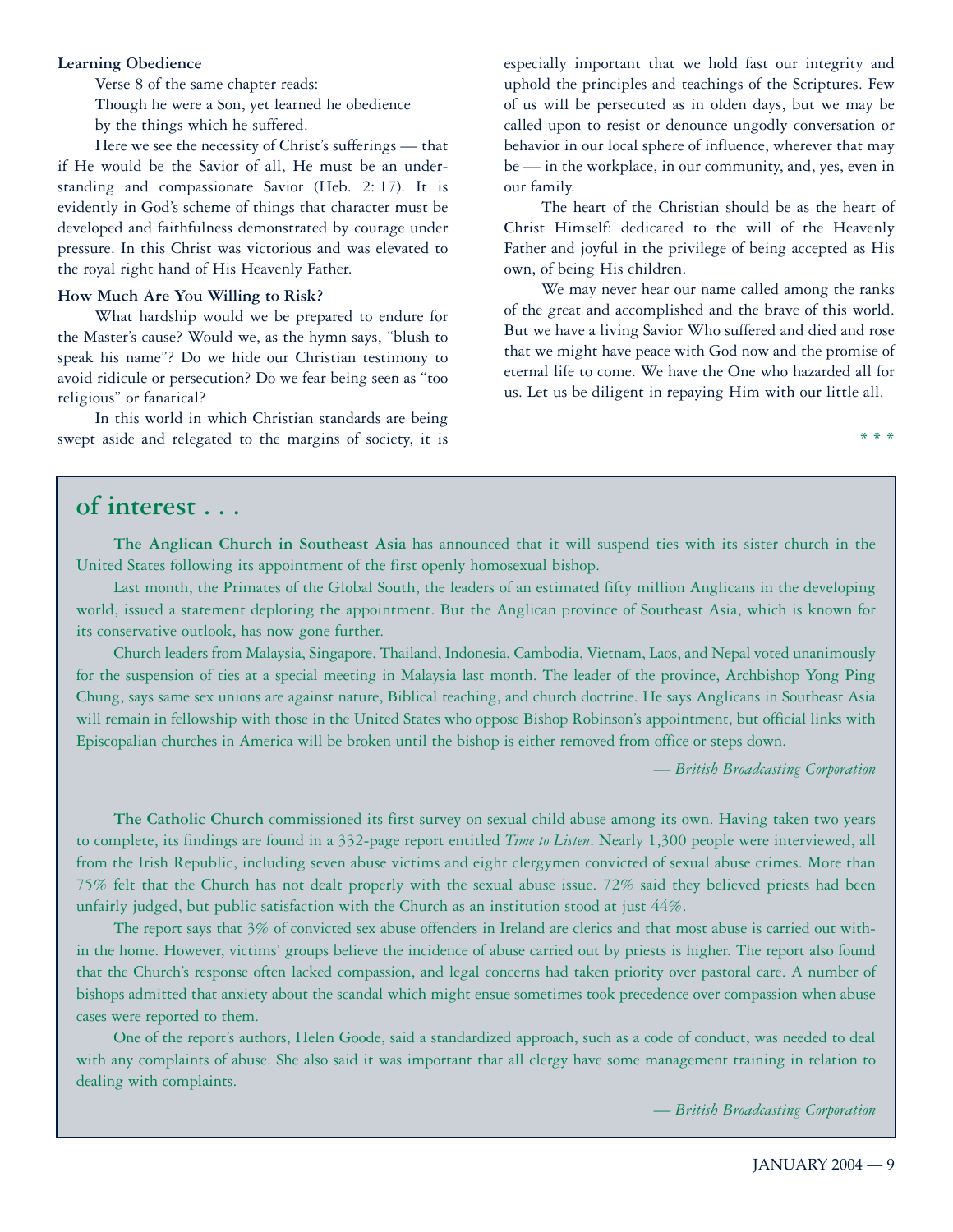

#### **"IN MEEKNESS CORRECTING THE OPPOSERS"**

Please explain the phrase: "In meekness instructing those that oppose themselves" (2 Tim. 2: 25). The context of this verse (vs. 24-26) reads: "And the servant of the Lord must not strive; but be gentle unto all men, apt to teach, patient, in meekness instructing those that oppose themselves; if God peradventure will give them repentance to the acknowledging of the truth; and that they may recover themselves out of the snare of the devil, who are taken captive by him at his will."  $\overline{\mathsf{Q}}$ A

The above translation from the King James Version does not portray the Apostle Paul's thought quite as well as other translations. The *Emphatic Diaglott* by Benjamin Wilson renders it: "In meekness correcting the opposers." The Apostle here addresses the Lord's servants and gives them advice on how to deal with those who oppose them and the Gospel message they preach.

When the Lord's servants are opposed, Paul does not advise that they respond with bitterness, wrath, sarcasm, combativeness, strife, or pride. On the contrary, he encourages them to instruct and correct the opposers in meekness.

We may define meekness as mild submissiveness of mind, heart, and will. A meek individual is humble and teachable, but not necessarily a weak person. The Scriptures show that Jesus and Moses possessed a high degree of meekness, yet both were anything but weak (Matt 11: 29; Num. 12: 3). For more insight on meekness as it applies to 2 Tim. 2: 25, please see *The Bible Standard,* September 2003, pp. 101, 102.

#### **The Benefits of Meekness**

Why does the Apostle stress that one should respond to opposition with meekness? The answer is in the last part of verse 25 and in verse 26:

If God peradventure will give them repentance to the acknowledging of the truth; and that they may recover themselves out of the snare of the devil, who are taken captive by him at his will.

The Christian's attitude toward opposers should be one of helpfulness, the object being to help them to recover themselves, to an acceptance of God's Word, and to freedom from the influence of the Adversary. Though some opposition may be more or less wilful, most of it is in the nature of blindness or ignorance, something that the Apostles Peter and Paul recognized (Acts 3: 17; 2 Cor. 4: 4).

To respond to opposition in a belligerent manner has the natural tendency to make the opposer more firm in opposition and can thwart our effort to be of help. On the other hand, a

gentle response often has the opposite effect. The end result is greater fruitfulness in serving the Lord, His Word, and one's fellow man.

One thing that should help us to remain meek and humble is to remember that we ourselves may have, at one time, been in opposition to the Lord, His Word, and His people. Even if this is not the case, there are Biblical and historical examples of opposers who, because of the Lord's grace and mercy, have been transformed from enemies and opposers to friends and supporters. The Apostle Paul is perhaps the classic example, and his experience assuredly helped qualify him to address the Lord's servants in this way.

#### **IS THE SOUL A SEPARATE ENTITY?**

Matt. 10: 28 reads: "And fear not them which kill the body, but are not able to kill the soul: but rather fear him which is able to destroy both soul and body in hell." Does this Scripture prove the soul to be a separate entity?  $\overline{\mathsf{Q}}$ 

A surface reading of this verse might seem to support the commonly accepted belief that the soul is a separate entity which resides within every human being, that the soul is the real essence of intelligent being, whereas the body is merely its covering or shell. Most people believe that at death the soul is freed from the body, and goes to heaven or a place of suffering or torment. A

It is held by many that the soul is immortal — undying. The text under consideration, however, disproves that thought, for it plainly states that God can destroy both body and soul.

#### **The True Meaning of the Soul**

Gen. 2: 7 sheds light on the matter: "And the LORD God formed man of the dust of the ground, and breathed into his nostrils the breath of life; and man became a living soul."

God's creation of man is described here. The combination of the body with the vitalizing breath made man *a living soul* a sentient being. (The Old Testament Hebrew word *neh-phesh,* often translated soul as it is in Gen. 2: 7, and its corresponding New Testament Greek word *psuche,* both mean sentient being.) From this verse, and based on the general context, we recognize that man does not *have* a soul, but that he *is* a soul, and that it consists of two parts: a body and the breath of life.

When the breath of life is separated from the body from any cause, the sentient being (soul) dies — stopping thoughts and feelings of every kind. The body returns to the dust, while the spirit, or breath of life — which man holds in common with all air-breathing creatures — returns to God who imparted it to Adam in the first place (Eccles. 12: 7).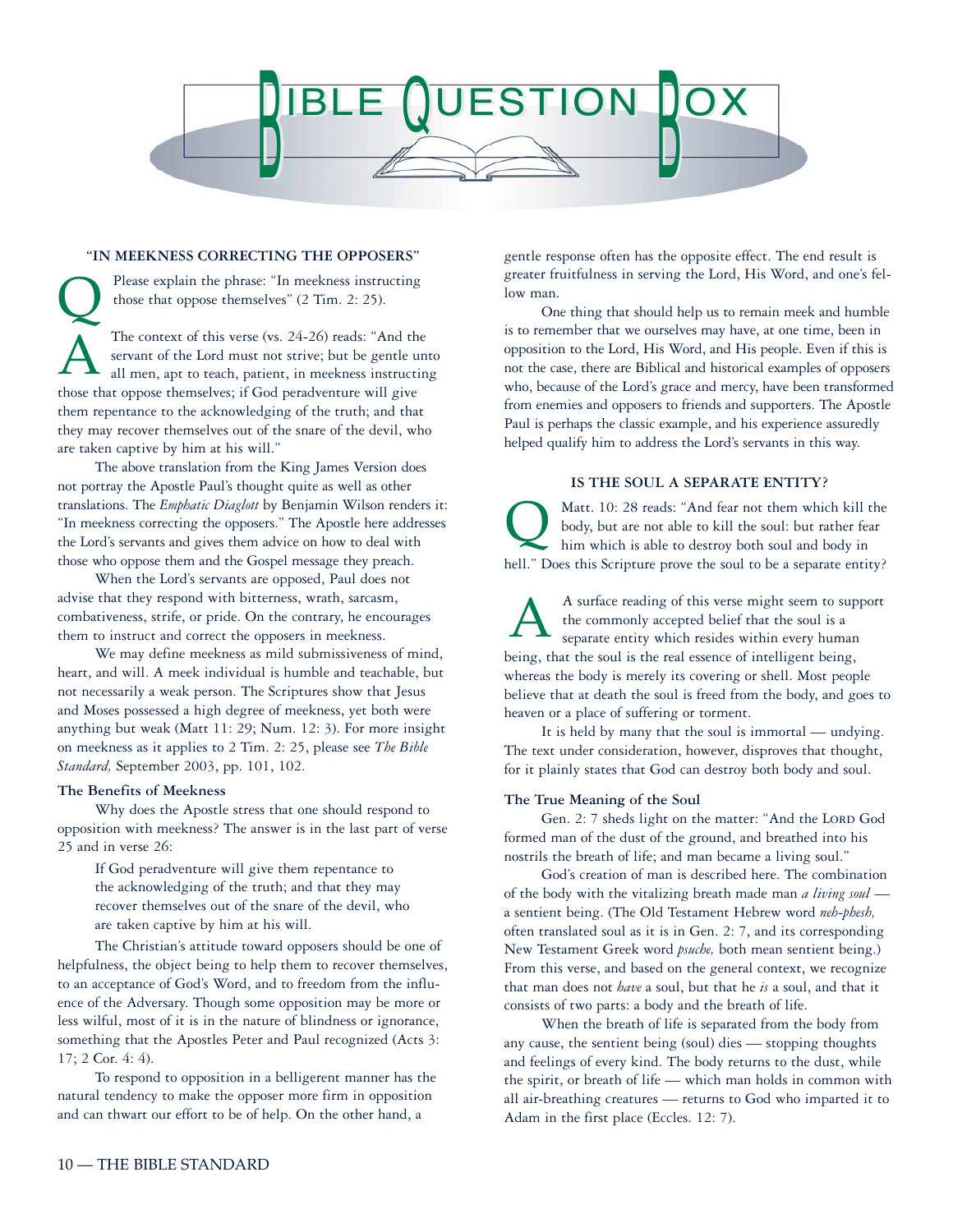Had God made no provision for man's future life by a Ransom, our Lord Jesus, and a promised resurrection, death would have been the end of all hope for humanity (1 Cor. 15: 12-18). His Plan, however, provides for the resurrection of the Church (at the end of the Gospel Age) and the world (in Christ's coming Kingdom).

#### **The Soul as Applied to Matt. 10: 28**

In Matt. 10: 28, our Lord uses the word "body" in the sense of our present life, and the word "soul" in the sense of our future life. He is saying that we are not to fear man, who at most can take away only our present life, which is already under sentence of death. On the other hand, no man could take away or endanger our opportunity for eternal life. Conversely, we are to fear God, Who could destroy our hope for eternal life if we were to prove unworthy of life.

The word "hell" in our text is the translation of the Greek word *Gehenna,* defined here by Jesus as a place of destruction, not a place of torment. In a larger sense it refers to the Second Death: utter and everlasting destruction, with no hope of a resurrection.

The *Emphatic Diaglott* by Benjamin Wilson offers a good translation for Matt. 10: 28: "Be not afraid of those who kill the body, but cannot destroy the life; but rather fear Him who can utterly destroy both life and body in Gehenna."

For further information on the soul, please request our free booklet, *What is the Soul?*

#### **ADVOCATE OR MEDIATOR ?**

In the Scriptures, Jesus is sometimes spoken of as an *advocate* (1 John 2: 1) and other times as a *mediator* (Heb. 8: 6). Is there a difference?  $\overline{\mathsf{Q}}$ 

According to *The American Heritage Dictionary of the English Language,* the three definitions for the noun *advocate* are: A

- **1.** One that argues for a cause; a supporter or defender
- **2.** One that pleads in another's behalf; an intercessor
- **3.** A lawyer

These definitions accurately describe Jesus' office as an Advocate, an office He has exercised during the Gospel Age. This office has not been directed toward the world in general, but only toward the *faith class* — those who have sought to draw near to God. This class has taken the steps of repentance for sin, faith in Christ, and consecration to God.

In the eyes of God, however, the entire world of mankind, including the faith class, is viewed as law-sentenced convicts, under condemnation to death, due to father Adam's sin and subsequent condemnation to death, which all mankind has inherited (Rom. 5: 12).

This is where Jesus' office as Advocate comes in (1 John 2: 1). We can think of it as a court scene: God is the infallible Judge, Divine Justice is the Law, and the convict has already been sentenced to death. Jesus enters the High Court of the Universe and, standing before the Judge, pleads forgiveness for the repentant, believing, and consecrated convict. He agrees that the sentence of the Law was just, but He also presents to Divine Justice His perfect human merit as sufficient to meet the Lawcondemned convict's penalty. By imputing His merit on behalf

*Had God made no provision for man's future life by a Ransom (our Lord Jesus) and a promised resurrection, death would have been the end of all hope for humanity (1 Cor. 15: 12-18).*

of the believer, He satisfies the Law against the convict, enabling him to go free.

#### **Jesus' Office as Mediator is Future**

A *mediator* is one who steps in between two parties who distrust each other, but who desire to enter into a mutually beneficial contract. The mediator guarantees each party that the other will live up to its side of the agreement.

With this definition in mind, we can see that Jesus' office as a Mediator is quite different from His office as an Advocate. He has not exercised His office as Mediator during the Gospel Age, but will do so during His Kingdom on the earth. The Mediator office functions between the *unbelief class* — those who, since Adam's fall, have remained enemies of God (1 Tim. 2: 4-6) — and God.

When the race of mankind comes back from the dead in the Kingdom they will be imperfect. God will offer to give eternal life to the unbelief class, if they will obey Him perfectly; the unbelief class, on the other hand, will avail themselves of the offer if He will give them that blessing — on fulfillment of certain conditions.

The problem is that neither party will trust the other to keep its side of the contract. God, knowing that fallen man cannot obey His Law, will distrust their promise of obedience; the unbelief class, because of their unbelief, will not believe that God will keep His promise.

This is where the Mediator (Jesus, the Head and the Church, His Body) will step in. The Mediator will guarantee the unbelief class to God by:

- **1.** presenting Jesus' perfect human merit to God, making good mankind's Adamic imperfections; and
- **2.** by promising to bring the willing of the world up to perfect obedience and destroying the unwilling among them.

The Mediator will also guarantee God to the unbelief class by gradually restoring them to Adamic perfection as they obey.

This process will result in two blessings by the end of the Millennial Age:

- **1.** it will cure the mistrust that God and the unbelief class have had toward each other; and
- **2.** it will introduce God and man into the New Covenant relations with each other, each side trusting the other to keep their respective conditional covenant promises.

\* \* \*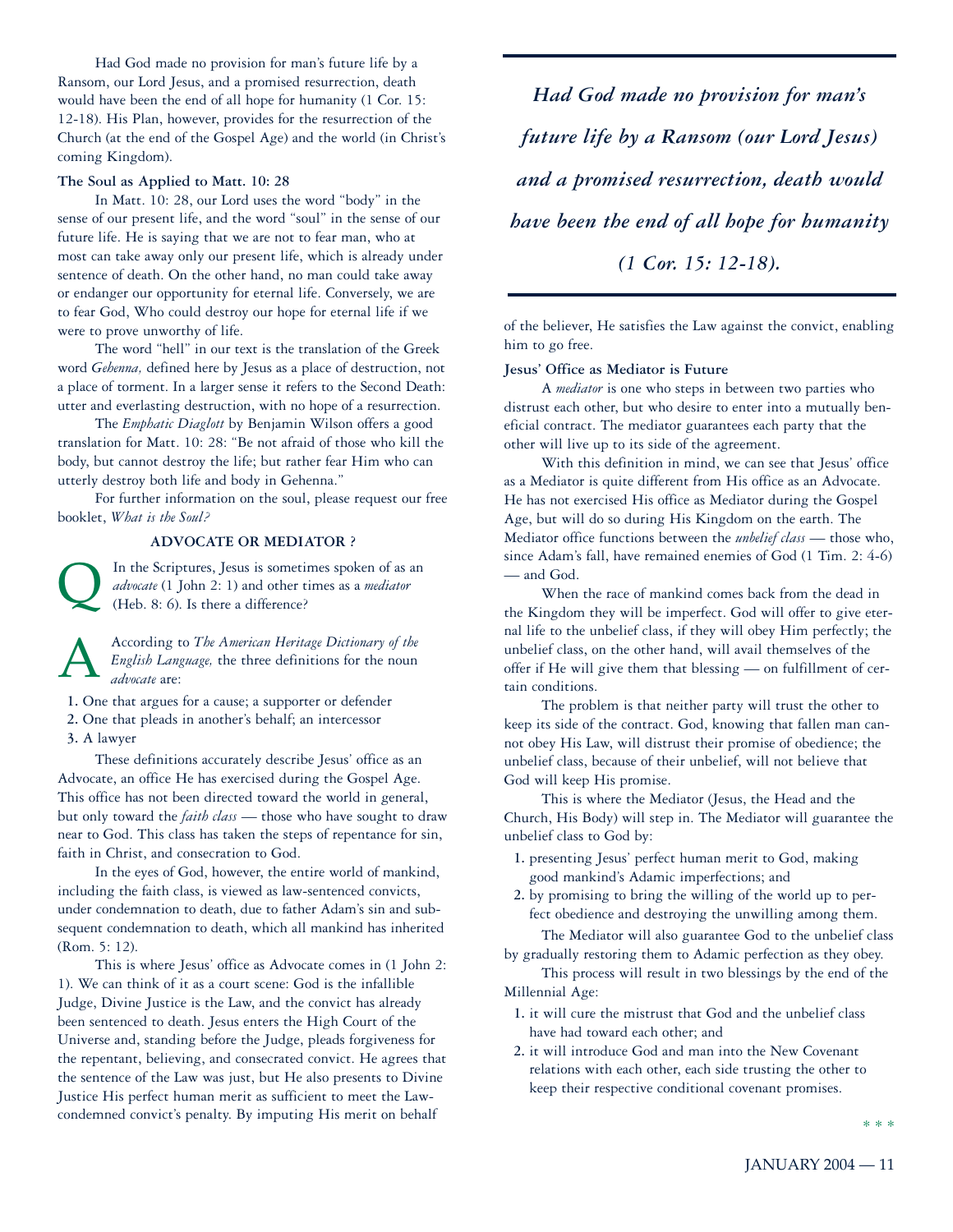# **LORD, EVERMORE GIVE US THIS BREAD**

# **WHEN JESUS FED THE MULTITUDE THAT DAY**,

He demonstrated what great things can result from the smallest beginnings: one small boy, five small loaves, two small fishes — and 5,000 hungry people were more than satisfied (John 6: 5-13).

No wonder Philip reacted with amazement at Jesus' question, "How can we get all these folk a meal?" Why as much as 200 *denarium* would not cover the cost — the earnings of a farm worker for more than half a year! Then a young lad tugging at Andrew's sleeve and offering to share his own lunch with the Preacher, gained for himself a

permanent place in the scenario of the drama that followed.

#### **Much out of Little**

Jesus could have performed the miracle without the boy's contribution. He could have turned *stones* into bread, and the disciples had already witnessed the Master's amazing powers. Jesus did not reject the little supply offered as insignificant, but used it to impress upon His followers the importance of the little things. The barley cakes and dried fish which our Lord blessed and used as the nucleus for this miracle did not provide a sumptuous feast, but a simple meal which met the immediate needs of those people gathered at Galilee. They were fed.

#### **A Famine for the Word of God**

Some eight centuries earlier, 75 miles south of Galilee, near Bethlehem, an obscure and humble Judean herdsman named Amos was called to prophesy to Israel of God's judgment on a disobedient people. They did not heed his warning and were taken captive to Assyria.

Among Israel's elite, material prosperity had bred selfishness, a love of ease and luxury, increasing moral laxity and an impatient disregard for religious observance. The poor of the nation were likewise corrupted, disillusioned, losing desire for knowledge of God, looking rather for worldly gratification.

Amos foretold "a famine in the land, not a famine of bread, nor a thirst for water, but of hearing the words of the LORD" (Amos 8: 11). Abandoned to their fate as reprobates, search as they might for relief, for some message from their God, none would be found.

As slaves to the Assyrian conqueror, no longer could they maintain even the lip service they had paid to their God-given Law. In captivity, no Atonement Day sacrifices could be made and no basis remained for the forgiveness of sin and the hope of Divine protection or favor.



#### **Great Want, in a Land of Plenty**

In many ways such conditions are reflected in our own times, but the present famine for the Word of God is *selfinflicted*. On the one hand, there is a vast abundance of spiritual food available, and never before in human experience has access to the Word of God been so easy to obtain. Bibles by the billion, books uncountable, dedicated radio and television channels, web sites offering non-stop free counsel for the aching heart and free instruction for the reasoning mind, all evidence the overflowing bounty of the Lord in providing for an unresponsive people, mostly unaware of

their own spiritual poverty.

And so the vast majority of mankind, while harboring vague, unsatisfied feelings, go unfed. As in the days of Amos, many in the socalled prosperous nations of today put their trust in earthly riches. The luxury of home and material possessions, the importance of personal prestige and appearance, obsession with self, and the blatant indulgence in every personal gratification at the expense of honor and decency, mark the society of the Western world. The Gospel of Christ is not to their taste, and they are spiritually starved. Even good-living intellectuals take a superior stand, dismissing God's Word as the immature superstitions of earlier generations.

#### **Christendom Under Judgment**

Sadly, the world's standards often become the standards of churchgoers. Modern permissive behavior is excused. It is more comfortable to be "open-minded" and tolerant than to uphold the principles of justice and right living as laid down in the Word of God. The old concepts of right and wrong, of truth and justice, have become outdated, and modern men and women are substituting a more merciful, "live and let live" approach. Consequently, it becomes inconvenient to look closely at the Biblically defined rules for holy living, lest the true self is revealed too clearly: "For the word of God is quick, and powerful, and sharper than any twoedged sword,... and is a discerner of the thoughts and intents of the heart" (Heb. 4: 12).

By choice, therefore, many have placed themselves in famine conditions. They are like the ones addressed in Rev. 3: 17 who think they are well off, but are in fact miserable and pitiful, poor, naked, and blind. They have spurned the riches of Divine grace, the robe of Christ's righteousness is no longer their covering, and their spiritual discernment is quite gone. And the Lord says: "As many as I love, I rebuke and chasten: be zealous therefore, and repent" (Rev. 3: 19).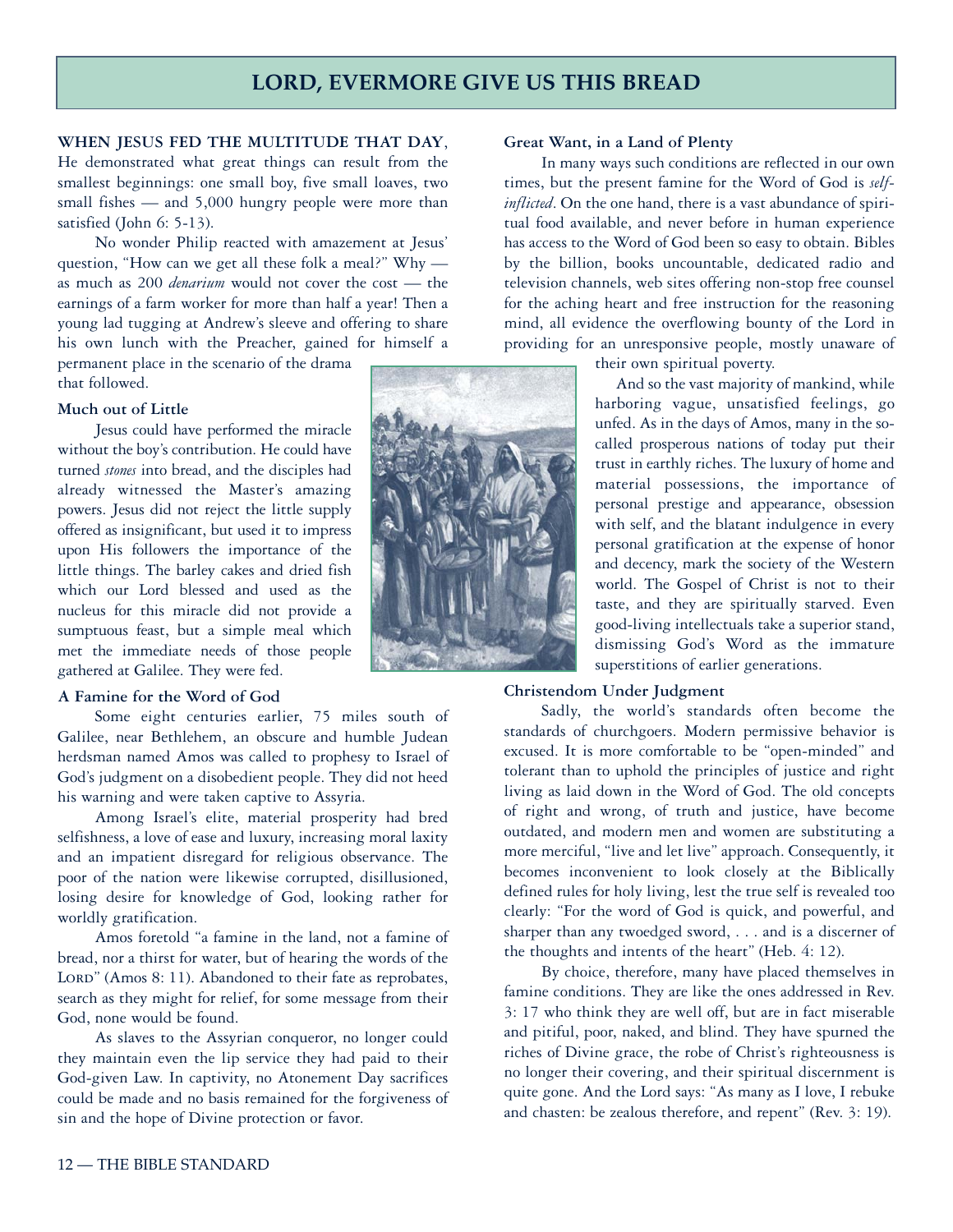#### **"Let integrity and uprightness preserve me."**

This prayer of David must be our prayer also, because *our integrity is under attack*. Many fall prey to temptation, and even the common trials of life overwhelm them. New Christians come along, but fail to find the support they need, and they fall away. Pastors and elders may become discouraged and lack the moral fiber looked for in a leader. With such a handicap they can provide no real spiritual food for the flock, who are destroyed for lack of knowledge (Hos. 4: 6).

"Let integrity and uprightness preserve me . . . O keep my soul, and deliver me: let me not be ashamed; for I put my trust in thee" (Psa. 25: 21, 20). Just as we preserve our physical bodies with the best natural food we can find, without extravagant indulgence, so the inner spiritual life needs the best

possible sustenance in order to thrive. "Man doth not live by bread only, but by every word that proceedeth out of the mouth of the LORD doth man live" (Deut. 8: 3).

The true Christian's Bible does not, therefore, gather dust. Nor is it mislaid beneath a pile of newspapers and magazines. It provides that precious daily portion of Divine information, instruction, support and sustenance without which our real life would wither and die. It is the table the Lord prepares for us in the midst of a hostile world, a soul-restoring resource for all the faithful. To such, there is no famine for the Word of the Lord!

#### **But how are the multitude to be fed?**

Ordinary men and women — and doubtless many children — were the ones to share that occasion at the Sea of Galilee, and smile at the boy's happy thoughtfulness. They had been drawn irresistibly to hear this remarkable Preacher, and He had compassion on them. Our Lord's ministry was marked by His concern for those of humbler station, the meek ones who, He promised, would inherit the earth. And as the Apostle Paul later observed of those called to be disciples, there were: "Not many wise men after the flesh, not many mighty, not many noble, ... But God hath chosen the foolish things of the world to confound the wise; ... and the weak ... to confound the things which are mighty" (1 Cor. 1: 26, 27).

Jesus Himself had no reputation by human standards, being of humble home and family. At His conception, Mary had sung in a great burst of joy: "My soul doth magnify the Lord, and my spirit hath rejoiced in God my Saviour. For he hath regarded the low estate of his handmaiden. He hath put down the mighty from their seats, and exalted them of low degree" (Luke 1: 46-48, 52).

#### **Freely ye have received, freely give**

In sending out His disciples to go out and gather "the lost sheep of the house of Israel," our Lord Jesus impressed



upon them that theirs was to be a generous ministry. Blessed with miraculous powers of healing, casting out demons, even raising the dead, as well as preaching the Kingdom of God, they were illustrating in the most practical ways possible, the worldwide work of salvation that would bring life and health to a sin-torn and death-cursed human race, in that future day when the benefits of Jesus' sacrificial death would be fully realized. They were taking to the people the real Bread of Life.

We who have freely received that Bread, must now freely give. We thereby join ranks with innumerable faithful witnesses down the ages in seeking to

*Rescue the perishing, care for the dying, Snatch them in pity from sin and the grave; Weep o'er the erring one, lift up the fallen,*

> *Tell them of Jesus, the mighty to save.* — Mrs. F. Van Alstyne *[a pseudonym of "Fanny" Frances Jane Crosby}*

Old-fashioned sentiments? Yes — but it is probably true to say that never in human history have so many been in danger of perishing for lack of vision, dying for want of the Bread of Life.

#### **Not many wise...**

Neither our duties nor our privileges are wholly measured by our own abilities. If God is with us in our distribution of spiritual food to the hungry, even the little means at our

disposal may be so blessed as to accomplish marvellous things. After giving thanks, Jesus first gave the bread to the disciples, and it apparently grew as it was broken, so that they were the first witnesses of the miracle. Chastened for their initial misgivings, they were undoubtedly impressed with a sense of great privilege in feeding the hungry. And the satisfying of the spiritual hunger of untold millions would be the future mission of these men of humble origin.

Now, that privilege is ours. There are *some* hungering for better sustenance than the world offers. There are some even now "hungering and thirsting after righteousness," and we have bread in abundance! But the greater fulfillment of the prophetic picture enacted on the shore of Galilee is yet future, for Jesus said: "The bread that I will give is my flesh, which I will give for the life of the world" (John 6: 51). Earth's multitudes — "as the sand which is upon the sea shore" (Gen. 22: 17) — will joyfully receive the offer of new life, free from the condemnation of sin, no longer under a sentence of death, their prospect an eternity of peace and harmony, of growth and development, as they return to the stature of perfect humanity in which God's earthly children were first created. Well might they exclaim: "Lord, evermore give us this bread!"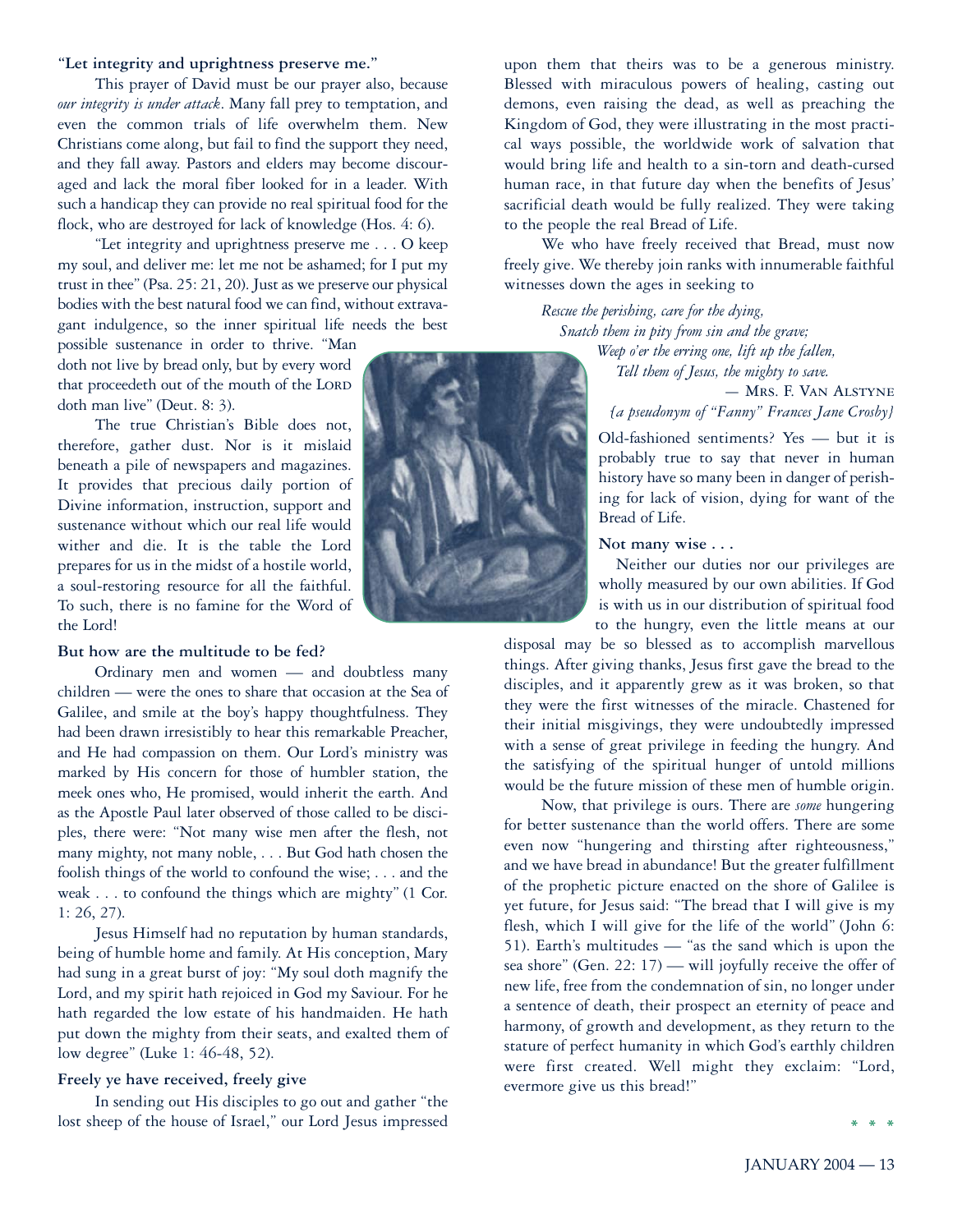# **Servants of God and Man**

*The first in a series of articles on godly men and women from around the world, whose lives have shaped the cultures in which we live.*

#### **William Wilberforce**



Instrumental in abolishing slavery throughout the British Empire, Wilberforce entered Parliament in 1780, and in 1807 his bill banning the trade in slaves from the West Indies was passed. In 1833 slavery was eradicated throughout the empire, though he died just before the Slavery Abolition Act came into force.

### **BORN IN HULL** on August 24, 1759,

William Wilberforce was the son of a successful businessman who had made his fortune in the Baltic trade, flourishing through the port of Hull. William was a small child with weak sight and delicate health, but he was intelligent and had an active mind.

### **Early influences**

He was nine years old when his father died and his mother sent him to live with an uncle and aunt. His aunt was a religious woman who highly respected George Whitefield, the Methodist preacher. The boy grew fond of his relatives, and being particularly influenced by the character of his aunt developed a serious and pious nature. This influence was somewhat counteracted by his mother's efforts to involve him in the worldly society she enjoyed.

Life at Cambridge University also offered many distractions, and as William had inherited an independent fortune from his family he was not forced to work. While at Cambridge he had decided to enter Parliament and undertake a life of public service, and in 1780 was elected Member of Parliament for Hull. It was there that he renewed his acquaintance with William Pitt — soon to become Prime Minister whom he had met at Cambridge, and they now became lifelong friends. London society offered many worldly attractions, and in his early career he enjoyed an active social life.

# **Spiritual development**

But William's early religious feelings were revived and deepened when Isaac Milner, an acquaintance of his Hull school days, accompanied him to France. They passed the time on their journeys by reading together *The Rise and Progress of Religion in the Soul* by Philip Doddridge, a nonconformist minister, and the Greek New Testament. Wilberforce was so impressed by the character of his companion and their readings that his spiritual leanings were greatly stirred and strengthened.

John Newton, the hymn writer and friend whose advice William sought during an emotional crisis, persuaded

him to continue in his political career. Newton had been a slave trader before his own conversion. Joining a group of evangelical Christians later known as the "Clapham Sect," William gradually put aside the worldly pleasures of London society, devoting himself to charitable causes, such as the Sunday School movement and later the British and Foreign Bible Society, and in particular espousing the cause for the abolition of slavery, undertaking to campaign for this in Parliament.

### **The Slave Trade**

British ship owners had carried on this lucrative trade for many years, but the conditions under which slaves were bought, transported, and sold were rarely seen by outsiders. Fortunes were made also from the cargoes of sugar, rum, and tobacco returning to Liverpool in slave trading ships. Those bold enough to advocate the abolition of this trade faced a high degree of vested interest in opposition.

#### **The long struggle**

Pitt encouraged Wilberforce to propose a motion in Parliament. At the debate in May 1789 he did so, and in the closing words of his three-and-a-half-hour speech he appealed to his listeners:

Sir, the nature and the circumstances of this trade are now laid open to us. We can no longer plead ignorance. We cannot evade it. We may spurn it. We may kick it out of the way. But we cannot turn aside so as to avoid seeing it.

*— William Wilberforce and his Times, by Oliver Warner; publishers Batsford, London, 1962*

Pitt and others ably supported Wilberforce, but it was 1792 before Parliament decided that the trade in slaves should gradually be abolished, and an Act was finally passed in 1801. However, *freedom* for the slaves was not yet won, and campaigning continued, though ill health meant that Wilberforce could no longer play a prominent role.

Long years elapsed before justice was done, and in August 1833 Parliament passed a Bill to free all slaves in the British Colonies. Wilberforce had died just one month before, knowing that the Bill had passed its second reading.

**"He may be accounted a maker of England in that he came to represent to the world in general the sort of Englishman prepared to spend his energies for the benefit of mankind at large. ... There is such a thing as altruism, and men like Wilberforce are a proof of it."**

*— William Wilberforce and his Times*

Other sources consulted: www.bbc.co.uk/history/historic\_figures/wilberforce\_william.shtml • www.bbc.co.uk/history/society\_culture/protest\_reform/antislavery\_01.shtml • www.hullcc.gov.uk/wilberforcehouse/introduction.html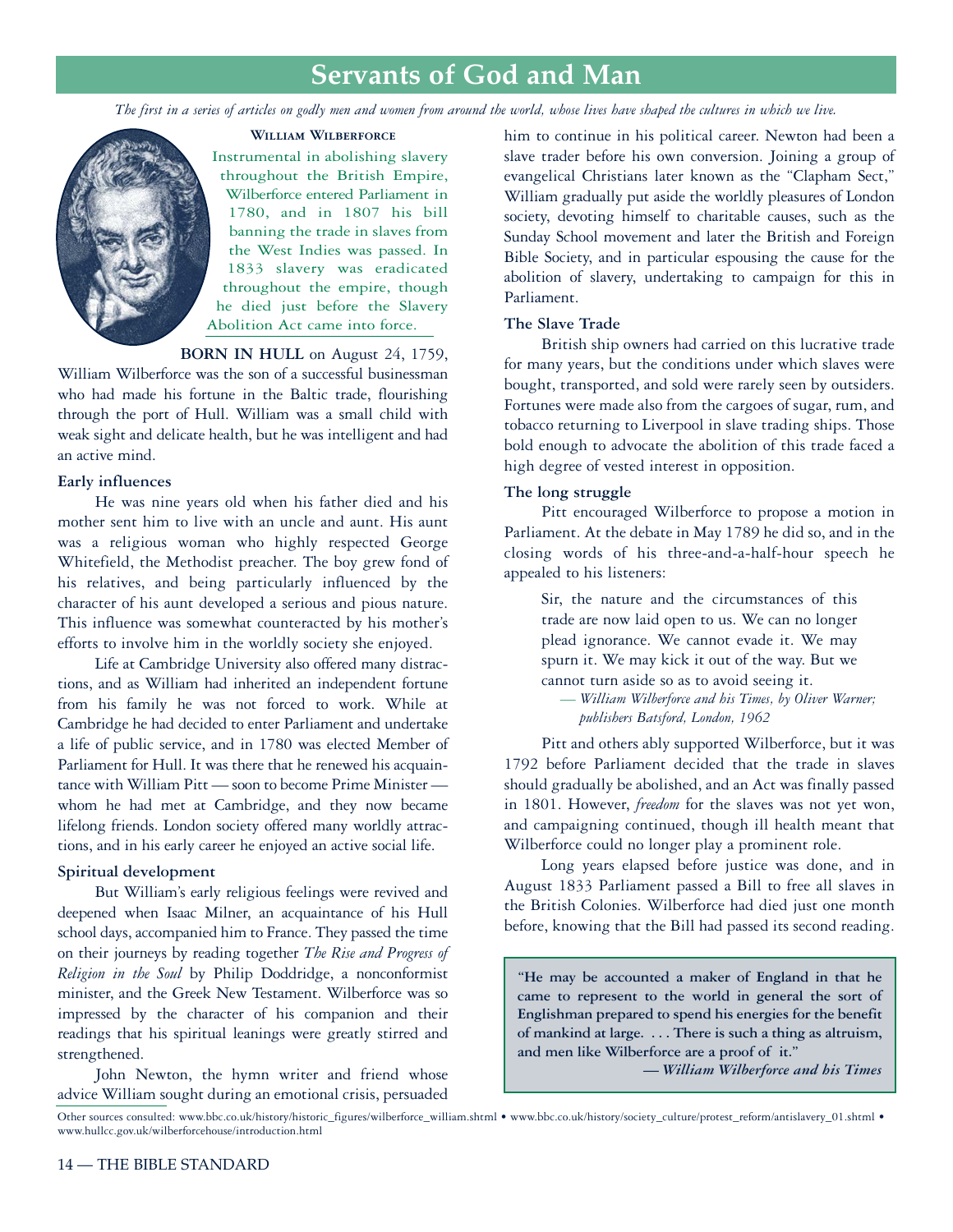# **LETTERS**

Dear Brother Hedman,

Thank you for answering my letter on Michael the Archangel. When you sent me Volume 3 I also got *The Revised Standard Version Examined* and thank God I did. I was doing a Bible correspondence course and they were teaching the three persons of God. If  $H<sup>2</sup>0$  = water, do I still have water when I divide the three elements? Well anyway Rev. 3: 14 and Col. 1: 15 tell who Jesus is.

To know more about my God and His grace thrills my soul with joy. Everlasting Love!

W.K., Georgia

Gentlemen:

I am enclosing my check for the Lord's work at the Bible House and to cover the cost of three paper bound *Divine Plan of the Ages*.

I have to tell you about a little experience. I have a Lowery organ and go to a music store every week for lessons and concerts. The secretary at this store approached me and said she heard I was leaving for Chicago to attend my church convention. She wanted to know a little about our beliefs. I told her about restitution, resurrection, and the ransom. She said it sounds like what she believes.

I immediately went home and got some tracts, but found I had no *Divine Plan of the Ages* books.

I want to give her one of these. You just never know when one is interested. Look forward to receipt of these three books.

Sincerely,

M. H., Florida

\*\*\*

**We welcome your letters for publication but reserve the right to edit them. We indicate only the correspondent's initials, except** where the writer is an appointee of the Movement. Submit letters, marked "Editorial" to our mailing address, or e-mail us at: *editorial@biblestandard.com* **(enter "Letters Column" in the subject line).**

# **PUBLICATIONS**

#### **A partial list of our publications appears below. Send for our free catalogue.**

*Prices are for U.S. addresses only; others add 25 percent toward postage.*

#### **STUDIES IN THE SCRIPTURES**

| Vol. 2, The Time Is At Hand (chronology, antichrist, etc.)\$ 4.00        |  |
|--------------------------------------------------------------------------|--|
| Vol. 3, Thy Kingdom Come (prophecies, Israel, etc.)\$ 2.00               |  |
| Vol. 4, The Battle of Armageddon (the great conflict) \$ 2.00            |  |
| Vol. 5, The At-One-Ment Between God and Man (clearly explained)  \$ 2.00 |  |
| Vol. 6, The New Creation (its duties, baptism, sabbath, etc.)\$ 2.50     |  |
| Complete set of these clothbound "Bible keys" \$10.95                    |  |

#### **ATTRACTIVE HARDBOUND BOOKS**

#### **HELPFUL PRICED BOOKLETS**

| <i>The Restoration of Israel</i> (48 pages; from " <i>Studies</i> " Vol. 3) \$ 1.00 |  |
|-------------------------------------------------------------------------------------|--|
| Anglo-Israelism - A Modern Delusion (80 pages; this and other                       |  |
| serious errors of H. W. and Garner Ted Armstrong refuted) 50                        |  |
| <i>The Gift of Tongues</i> — Should We Seek or Shun It? (80 pages)50                |  |
| Is there Hope for Any of the Unsaved Dead? (80 hope-inspiring pages)50              |  |
| Satan, Satanism, Demonism and Exorcism (80 pages; real dangers)50                   |  |
|                                                                                     |  |
| The Great Pyramid and the Bible (48 pages; Bible corroborations) 50                 |  |
| <i>The Hell of the Bible</i> (60 pages; a veritable sunburst to many                |  |
|                                                                                     |  |
| Spiritism - Ancient & Modern (67 pages; a Biblical, factual, and                    |  |
|                                                                                     |  |

*Jewish Hopes and Prospects* (52 pages; describes present-day

| fulfillments of God's promises to the Jews; illustrated)10              |  |
|-------------------------------------------------------------------------|--|
|                                                                         |  |
| The Teachings of "Jehovah's Witnesses" Examined (points pro and con) 10 |  |

#### **FREE TRACTS — DISTRIBUTORS WANTED**

Generally we do not pay distributors of our literature. Samples of many of our items will be provided on request. Preferably, our literature should first be studied and digested prior to distribution, so that you would be ready always to give an answer to every man that asks you a reason of the hope that is in you, with gentleness and reverence (1 Pet. 3: 15).

#### **FREE 24-PAGE BOOKLETS FOR SPECIAL LIMITED NEEDS**

*Where are the Dead? • Life and Immortality • What is the Soul? • The Resurrection of the Dead • Spiritism is Demonism • Why Does A Loving God Permit Calamities? • The Sabbath Day • Faith Healing • Baptism • Speaking in Tongues — Is it of God? • The Kingdom of God • Mormonism — A Modern Delusion • Preservation of Identity in the Resurrection • The Evolution Theory Examined • Why We Believe in God's Existence • The Rapture • Future Life By Resurrection — Not Reincarnation • Must Christians Pay Tithes?*

#### **FREE LEAFLETS FOR GENERAL DISTRIBUTION**

*Do You Know? • Thieves In Paradise • Israel's Return • New Earth • What is Hell? • The Bible vs. Evolution • "Flying Saucers" • Jesus' Second Advent • Judgment Day • God Loves You! • Earth's Coming Theocratic Government • War on Poverty • Oath-bound Promise • Man's Eternal Destiny • Pollution Crisis • What is the Truth? • Great Pyramid • Restitution • Is God or Satan Winning? • The Full Gospel • Peace — How it Will Come • True Freedom*

#### **SMALL LEAFLETS FOR GENERAL DISTRIBUTION**

Titles vary from time to time; items in stock may change.

*Bible Standard Ad • Coming By and By • Christ's Glorious Reign • Close Your Eyes/DP Ad • Desolation/Restoration • Father Take My Hand • A Good New Year Recipe • How Readest Thou? • Nearing God's Kingdom • My Lord and I/ Picture • 23rd Psalm • Salvation/All Things New • Scripture Studies Ad • Watchman, What of the Night?*

**\*\*\***